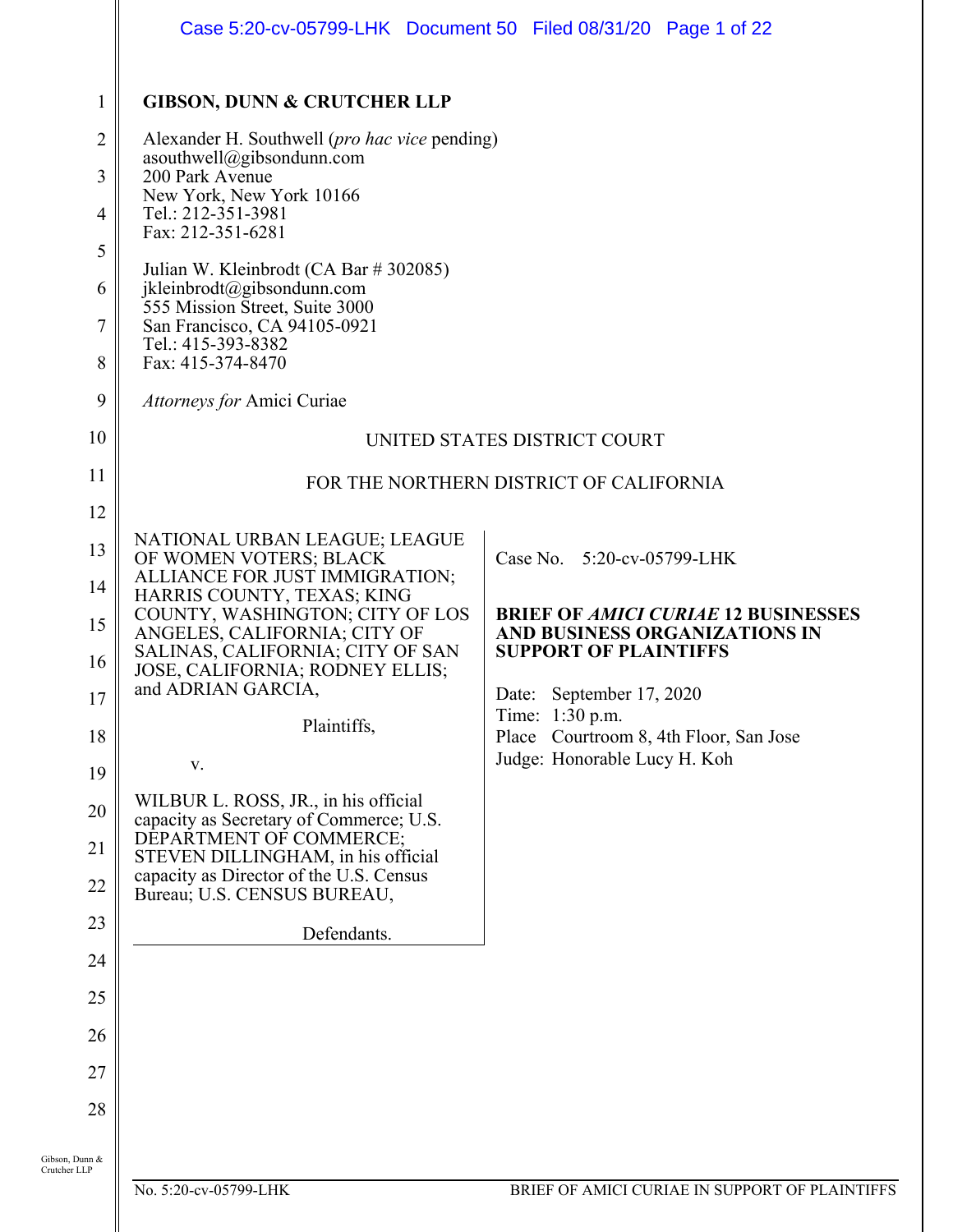|                                |      | Case 5:20-cv-05799-LHK Document 50 Filed 08/31/20 Page 2 of 22                                                                                     |
|--------------------------------|------|----------------------------------------------------------------------------------------------------------------------------------------------------|
| $\mathbf{1}$                   |      | <b>TABLE OF CONTENTS</b>                                                                                                                           |
| $\overline{2}$                 |      | Page                                                                                                                                               |
| 3                              | I.   |                                                                                                                                                    |
| $\overline{4}$                 | П.   |                                                                                                                                                    |
| 5<br>6                         | III. |                                                                                                                                                    |
| 7                              |      | Inaccurate Census Data Will Harm Businesses That Rely On The Census For<br>A.<br>Marketing, Product Development, Operations, And Other Purposes  5 |
| 8<br>9                         |      | 1.<br>Inaccurate Census Data Will Harm Businesses That Use Census                                                                                  |
| 10<br>11                       |      | 2.<br>Inaccurate Census Data Will Harm Businesses That Use Census<br>Data In Product Development, Marketing, And Placement 8                       |
| 12                             |      | 3.<br>Inaccurate Census Data Will Impair The Accurate And                                                                                          |
| 13<br>14                       |      | <b>B.</b><br>Inaccurate Census Data Will Impact Businesses More Substantially As                                                                   |
| 15                             | IV.  |                                                                                                                                                    |
| 16                             |      |                                                                                                                                                    |
| 17                             |      |                                                                                                                                                    |
| 18                             |      |                                                                                                                                                    |
| 19                             |      |                                                                                                                                                    |
| 20                             |      |                                                                                                                                                    |
| 21                             |      |                                                                                                                                                    |
| 22                             |      |                                                                                                                                                    |
| 23                             |      |                                                                                                                                                    |
| 24                             |      |                                                                                                                                                    |
| 25                             |      |                                                                                                                                                    |
| 26                             |      |                                                                                                                                                    |
| 27<br>28                       |      |                                                                                                                                                    |
| Gibson, Dunn &<br>Crutcher LLP |      | 1<br>No. 5:20-cv-05799-LHK<br>BRIEF OF AMICI CURIAE IN SUPPORT OF PLAINTIFFS                                                                       |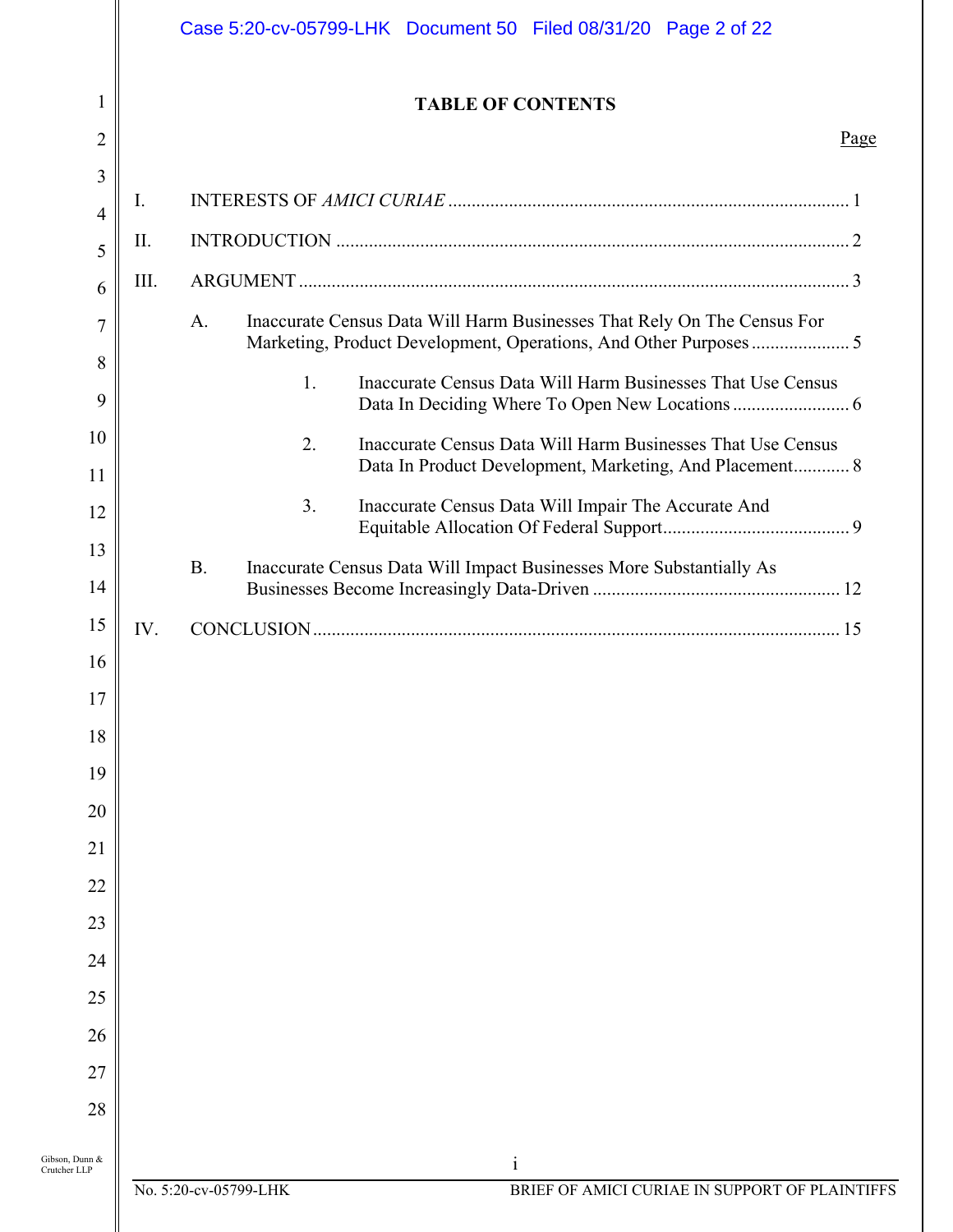|                | Case 5:20-cv-05799-LHK Document 50 Filed 08/31/20 Page 3 of 22                              |  |  |  |
|----------------|---------------------------------------------------------------------------------------------|--|--|--|
|                | <b>TABLE OF AUTHORITIES</b>                                                                 |  |  |  |
| 1              | Page(s)                                                                                     |  |  |  |
| $\overline{2}$ | Cases                                                                                       |  |  |  |
| 3<br>4         | Bode v. Nat'l Democratic Party,                                                             |  |  |  |
| 5              | Dep't of Commerce v. New York,                                                              |  |  |  |
| 6              |                                                                                             |  |  |  |
| $\overline{7}$ | New York v. U.S. Dep't of Commerce,                                                         |  |  |  |
| 8              | Utah v. Evans,                                                                              |  |  |  |
| 9              |                                                                                             |  |  |  |
| 10             | Wesberry v. Sanders,                                                                        |  |  |  |
| 11             | Wisconsin v. City of New York,                                                              |  |  |  |
| 12             |                                                                                             |  |  |  |
| 13             | <b>Statutes</b>                                                                             |  |  |  |
| 14             |                                                                                             |  |  |  |
| 15             |                                                                                             |  |  |  |
| 16             |                                                                                             |  |  |  |
| 17             |                                                                                             |  |  |  |
| 18             |                                                                                             |  |  |  |
| 19             |                                                                                             |  |  |  |
| 20             |                                                                                             |  |  |  |
| 21             | <b>Other Authorities</b>                                                                    |  |  |  |
| 22             |                                                                                             |  |  |  |
| 23             |                                                                                             |  |  |  |
| 24             | AJ Agrawal, Why Data Is Important for Companies and Why Innovation Is On the                |  |  |  |
| 25<br>26       | Syed Riaz Ahmed, <i>Applications of Data Mining in Retail Business</i> , Proceedings of the |  |  |  |
| 27             |                                                                                             |  |  |  |
| 28             | Alteryx Powers U.S. Census Data Analysis (Aug. 27, 2012), https://bit.ly/2JPFxy8 13         |  |  |  |
|                |                                                                                             |  |  |  |

i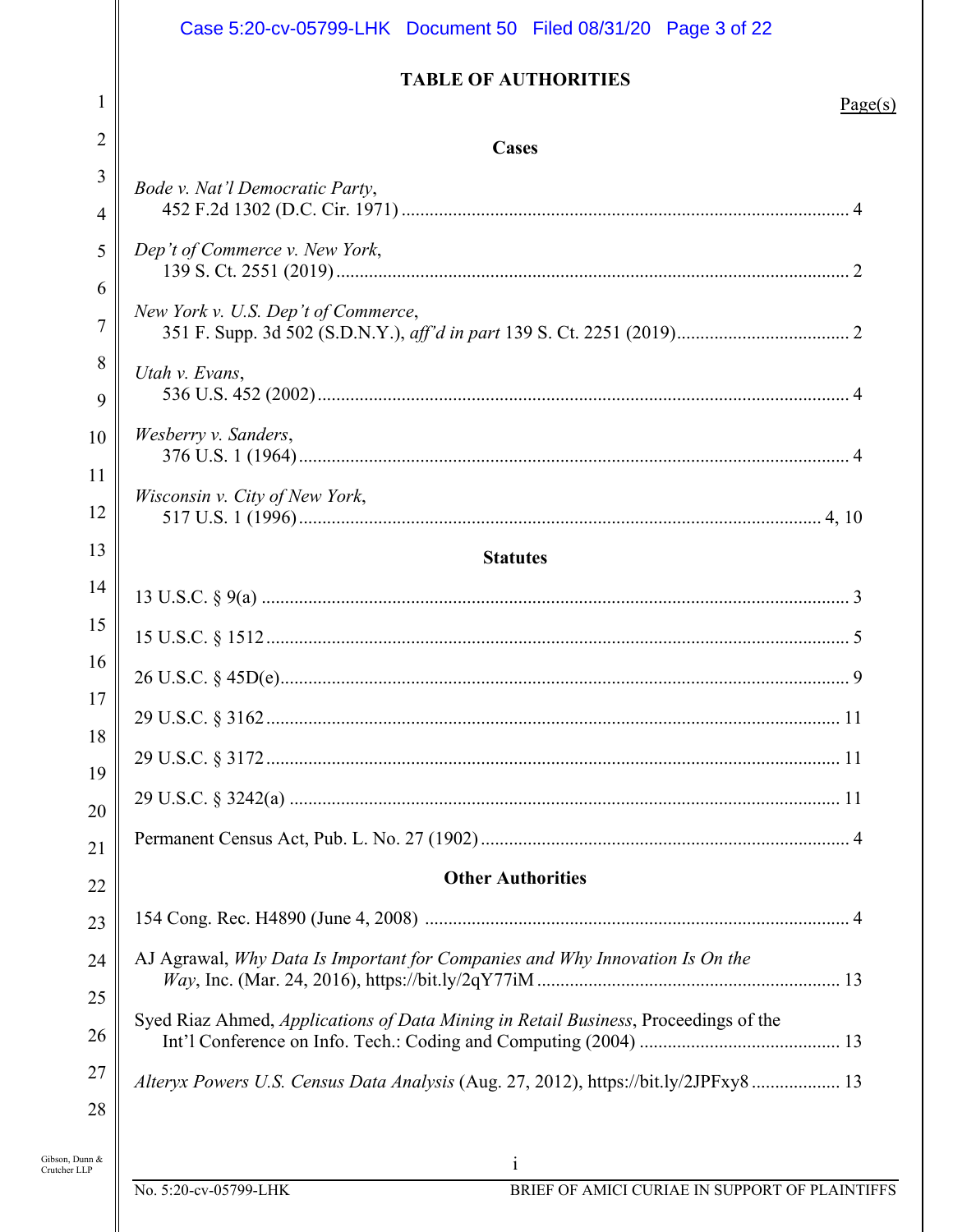|                | Case 5:20-cv-05799-LHK Document 50 Filed 08/31/20 Page 4 of 22                                                                                                    |  |
|----------------|-------------------------------------------------------------------------------------------------------------------------------------------------------------------|--|
|                | <b>TABLE OF AUTHORITIES</b>                                                                                                                                       |  |
| 1              | (continued)<br>Page(s)                                                                                                                                            |  |
| $\overline{2}$ | Ass'n of Nat'l Advertisers, ANA Members Oppose Addition of Citizenship Question                                                                                   |  |
| 3              |                                                                                                                                                                   |  |
| 4              | Rhett Buttle & Katie Vlietstra Wonnenberg, Why All Businesses Should Care About                                                                                   |  |
| 5<br>6         | Claritas Demographic Update Methodology, Claritas (Sept. 2006),                                                                                                   |  |
| 7<br>8         | Cmty. Dev. Fin. Insts. Fund, New Markets Tax Credit Program,                                                                                                      |  |
| 9<br>10        | Comm. for Econ. Dev., The 2020 Census: The Importance of an Accurate and Robust<br>Accounting of our Nation's Population (Apr. 15, 2019), https://perma.cc/AHY8-  |  |
| 11<br>12       | Consortium of Soc. Sci. Ass'ns, COSSA Statement on the Impact of a Citizenship<br>Question in the 2020 Decennial Census (Mar. 27, 2018), https://bit.ly/3fWyMWa 3 |  |
| 13             | Jenny Dinnen, 3 Ways You Can Use Census Data, MacKenzie Corp. (Oct. 23, 2013),                                                                                    |  |
| 14<br>15       | The Economic Impacts of the 2020 Census and Business Uses of Federal Data:                                                                                        |  |
| 16<br>17       | EPA, Learn About the Water Pollution Control (Section 106) Grant Program (Jan. 19,<br>.11                                                                         |  |
| 18             | Paul Farhi, For Business, Census Is a Marketing Data Motherlode, Wash. Post (Mar.                                                                                 |  |
| 19<br>20       | Howard Fienberg, Remove the Citizenship Question from 2020 Census, Says<br>Marketing Research & Data Analytics Industry, Insights Ass'n (Aug. 7, 2018),           |  |
| 21<br>22       | Tom Foster, Warby Parker Grew to \$250 Million in Sales Through Disciplined<br>Growth. Now It's Time to Get Aggressive, Inc. (June 2017), https://bit.ly/2rZ2HEx7 |  |
| 23<br>24       | Harv. Bus. Sch., Zillow: Ahead of Its Time or Falling Behind (Nov. 18, 2016),                                                                                     |  |
| 25<br>26       | John H. Heinrichs & Jeen-Su Lim, Integrating Web-Based Data Mining Tools with<br>Business Models for Knowledge Management, 35 Decision Support Sys. 103           |  |
| 27<br>28       | Marisa Hotchkiss & Jessica Phelan, Uses of Census Bureau Data in Federal Funds<br>Distribution: A New Design for the 21st Century (Sept. 2017),                   |  |
| ınn &          | $\ddot{i}$                                                                                                                                                        |  |
| LP             | $\frac{1}{2}$ No. 5:20-cv-05799-LHK<br>BRIEF OF AMICI CURIAE IN SUPPORT OF PLAINTIFFS                                                                             |  |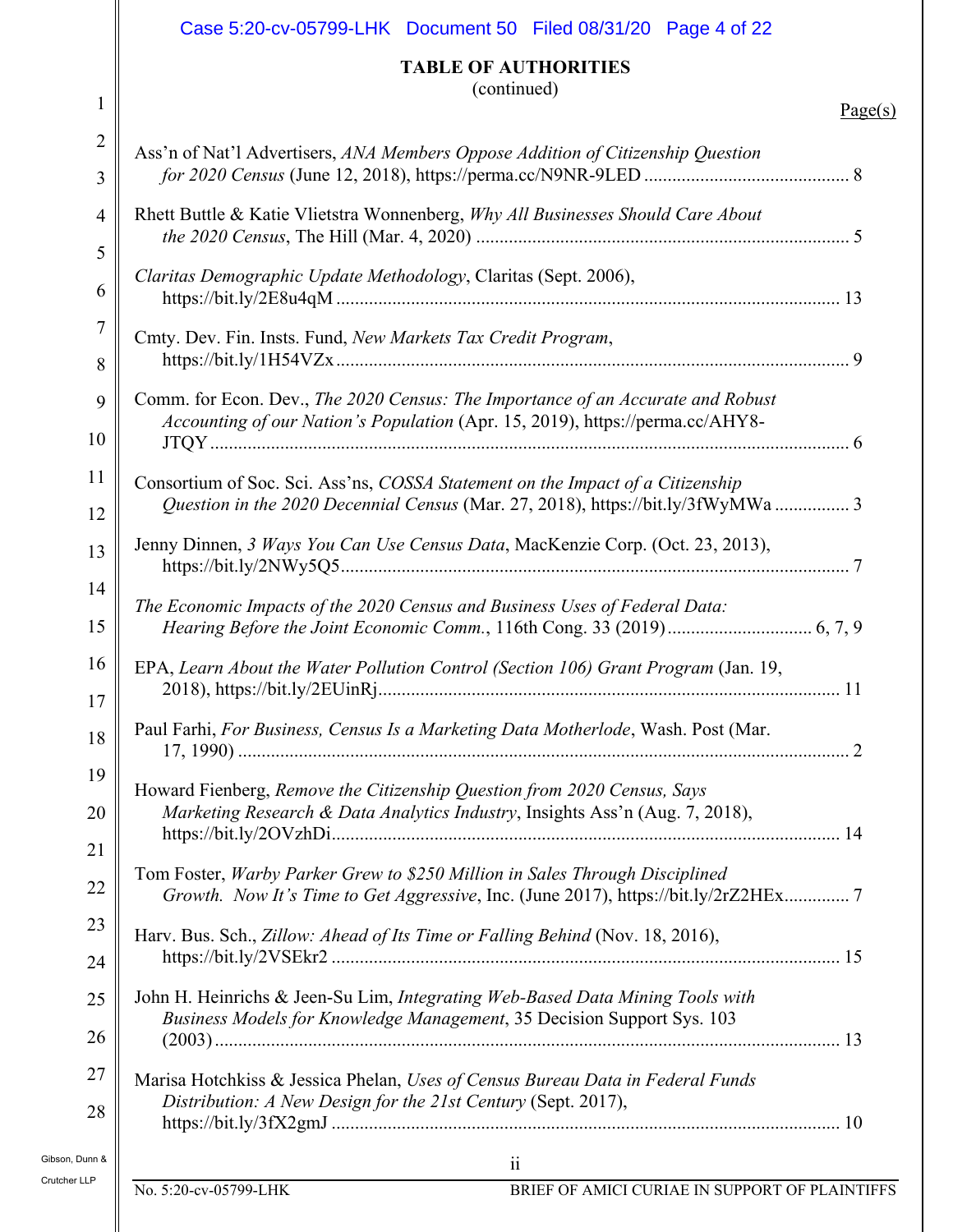|                | Case 5:20-cv-05799-LHK Document 50 Filed 08/31/20 Page 5 of 22                                                                                          |
|----------------|---------------------------------------------------------------------------------------------------------------------------------------------------------|
|                | <b>TABLE OF AUTHORITIES</b><br>(continued)                                                                                                              |
| 1              | Page(s)                                                                                                                                                 |
| 2              | HUD Exchange, CDBG: Community Development Block Grant Programs,                                                                                         |
| 3              |                                                                                                                                                         |
| 4              |                                                                                                                                                         |
| 5              | Douglas A. Kysar, Kids & Cul-de-Sacs: Census 2000 and the Reproduction of                                                                               |
| 6              |                                                                                                                                                         |
| $\overline{7}$ | Letter from Nat'l Ass'n of Realtors to Sen. Claire McCaskill (Feb. 25, 2018),                                                                           |
| 8<br>9         | Melissa Martin, Costs of Starting a Business: Bricks & Mortar Retail Startup,                                                                           |
| 10<br>11       | Scott McDonald, A 2020 Census Flop Would Pose a Danger to U.S. Businesses,                                                                              |
| 12             | Amy Merrick, Population Data Will Help Marketers Pitch Their Products, Wall St. J.                                                                      |
| 13             |                                                                                                                                                         |
| 14<br>15       | William P. O'Hare, The Importance of Census Accuracy: Uses of Census Data, in                                                                           |
| 16<br>17       | Office of the Chief Economist, Dep't of Commerce, The Value of the American<br>Community Survey: Smart Government, Competitive Businesses, and Informed |
| 18<br>19       | Kenneth Prewitt, The American People Census 2000: Politics and Science in Census                                                                        |
| 20<br>21       | Public Comment – Coalition of Philanthropic Organizations (Mar. 21, 2018),                                                                              |
| 22             |                                                                                                                                                         |
| 23             | Report, Council of Econ. Advisers, The Use of Census Data: An Analytical Review                                                                         |
| 24             | Andrew D. Reamer, Counting for Dollars: The Role of the Decennial Census in the                                                                         |
| 25             | Geographic Distribution of Federal Funds, Brookings Inst. (Mar. 9, 2010),                                                                               |
| 26             | Andrew Reamer, Geo. Wash. Inst. of Pub. Policy, Counting for Dollars: A Study of                                                                        |
| 27             | Census-guided Financial Assistance to Rural America (Oct. 11, 2018),                                                                                    |
| 28             |                                                                                                                                                         |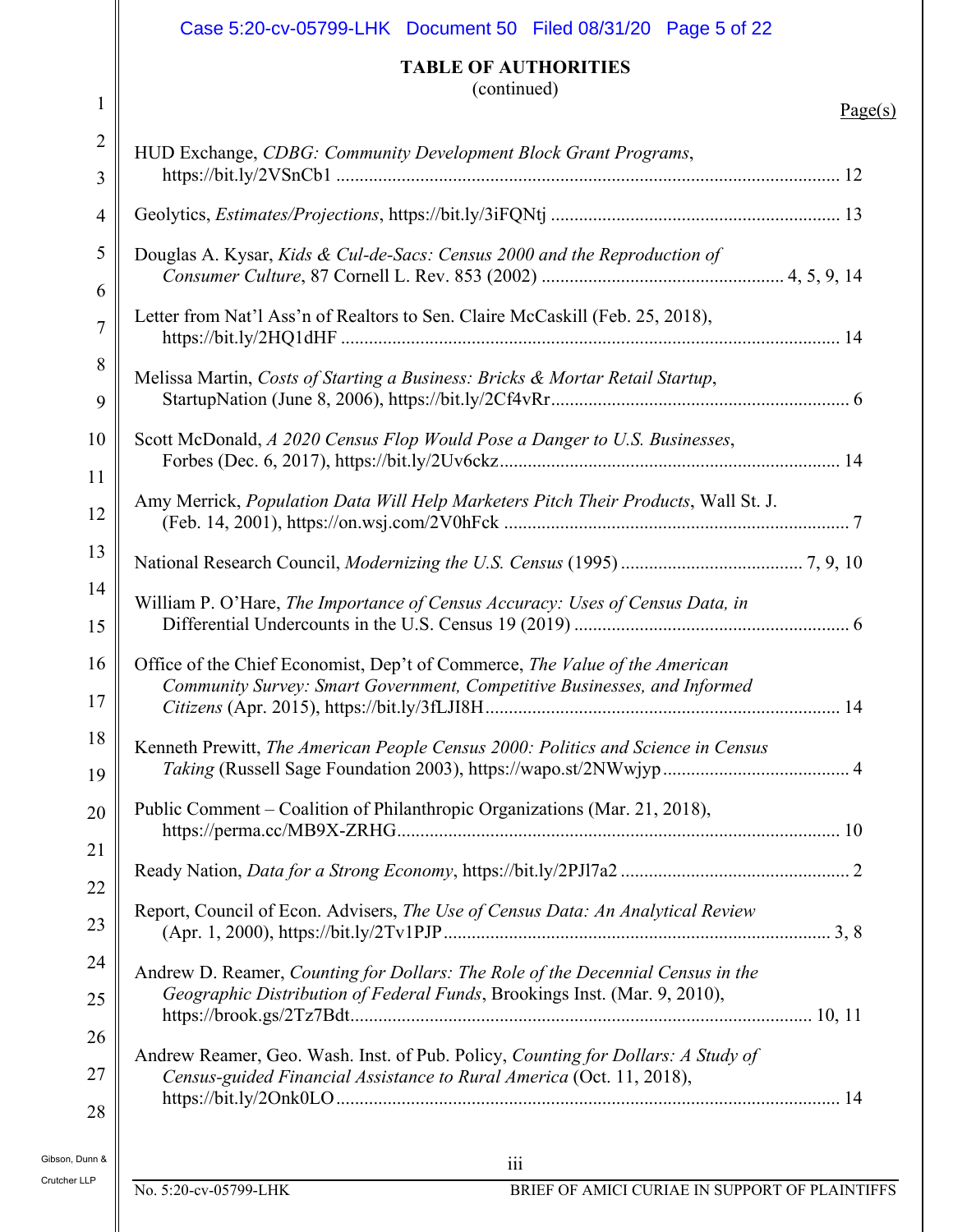|                | Case 5:20-cv-05799-LHK Document 50 Filed 08/31/20 Page 6 of 22                                                                                                      |  |  |
|----------------|---------------------------------------------------------------------------------------------------------------------------------------------------------------------|--|--|
|                | <b>TABLE OF AUTHORITIES</b><br>(continued)                                                                                                                          |  |  |
| 1              | Page(s)                                                                                                                                                             |  |  |
| $\overline{c}$ | Chris Rygielski et al., Data Mining Techniques for Customer Relationship                                                                                            |  |  |
| 3              |                                                                                                                                                                     |  |  |
| 4              | SBA, Market Research and Competitive Analysis, https://perma.cc/9CAA-9T85 6                                                                                         |  |  |
| 5              | SBA, Office of Small Business Development Centers, https://perma.cc/FK4V-D3T6 11                                                                                    |  |  |
| 6              | Diane W. Schanzenbach & Michael R. Strain, Act Now to Save the 2020 Census,                                                                                         |  |  |
| $\overline{7}$ |                                                                                                                                                                     |  |  |
| 8              | Robert Shapiro, The 2020 Census May Be Wildly Inaccurate—And It Matters More<br>Than You Think, Brookings Inst. (Aug. 31, 2017), https://perma.cc/6T77-KJFU 9       |  |  |
| 9<br>10        | Greg Sterling, Chipotle Customers Are Smarter Than McDonald's And Other Insights<br>From Smartphone Data, Mktg. Land (June 24, 2014), https://mklnd.com/2ESReye  15 |  |  |
| 11             | Richard K. Thomas, Using Demographic Analysis in Health Services Planning: A                                                                                        |  |  |
| 12             | Case Study in Obstetrical Services, in Demographics: A Casebook for Business                                                                                        |  |  |
| 13             | U.S. Census Bureau, Census Business Builder (Dec. 13, 2018),                                                                                                        |  |  |
| 14             |                                                                                                                                                                     |  |  |
| 15             | U.S. Census Bureau, <i>Directors</i> $1790 - 1810$ (last revised Dec. 17, 2019),                                                                                    |  |  |
| 16             |                                                                                                                                                                     |  |  |
| 17             | U.S. Dep't of Educ., Improving Basic Programs Operated by Local Educational                                                                                         |  |  |
| 18             | U.S. Fish & Wildlife Serv., State Wildlife Grant Program - Overview (May 15, 2019),                                                                                 |  |  |
| 19             |                                                                                                                                                                     |  |  |
| 20             | U.S. Fish & Wildlife Serv., Wildlife Restoration Program - Overview (Feb. 2, 2018),                                                                                 |  |  |
| 21             | Paul R. Voss, Targeting Wealthy Ex-Wisconsinites in Florida: A Case Study in                                                                                        |  |  |
| 22             | Applied Demography, in Demographics: A Casebook for Business and                                                                                                    |  |  |
| 23             |                                                                                                                                                                     |  |  |
| 24             | Hansi Lo Wang, Census Cuts All Counting Efforts Short by a Month, NPR (Aug. 3,                                                                                      |  |  |
| 25             | Jonathan Weber, Census Data Assists Business Where It Counts: Accurate                                                                                              |  |  |
| 26             |                                                                                                                                                                     |  |  |
| 27             | <b>Constitutional Provisions</b>                                                                                                                                    |  |  |
| 28             |                                                                                                                                                                     |  |  |
| Gibson, Dunn & | iv                                                                                                                                                                  |  |  |
| Crutcher LLP   | No. 5:20-cv-05799-LHK<br>BRIEF OF AMICI CURIAE IN SUPPORT OF PLAINTIFFS                                                                                             |  |  |

Ш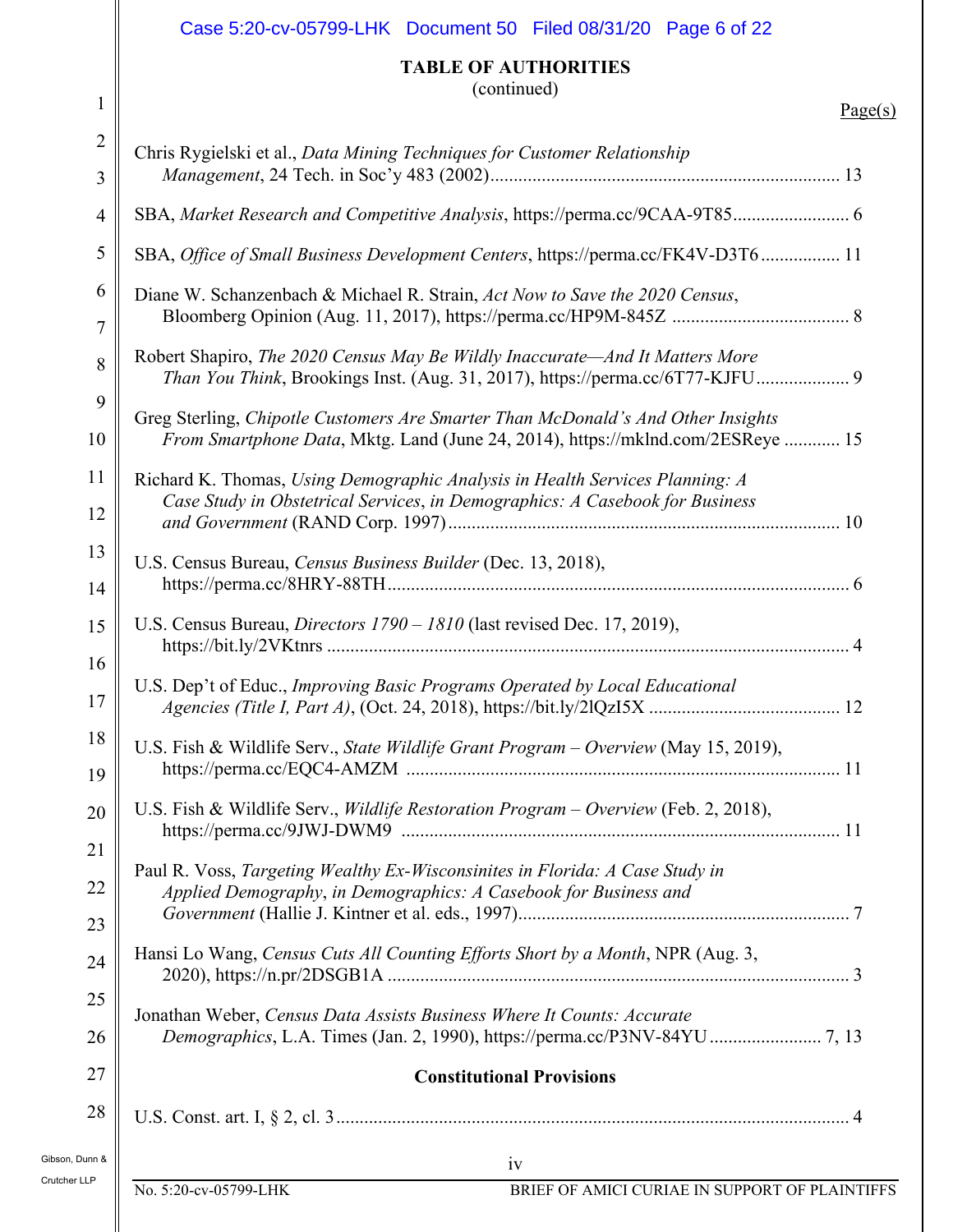|              | Case 5:20-cv-05799-LHK Document 50 Filed 08/31/20 Page 7 of 22                                                    |  |  |
|--------------|-------------------------------------------------------------------------------------------------------------------|--|--|
|              |                                                                                                                   |  |  |
| $\mathbf{1}$ | I.<br><b>INTERESTS OF AMICI CURIAE</b>                                                                            |  |  |
| 2            | Amici submit this brief to provide important context regarding how amici and others in the                        |  |  |
| 3            | business community rely on Census data, and how inaccurate Census data harms businesses and                       |  |  |
| 4            | consumers.                                                                                                        |  |  |
| 5            | Amici include the following companies and business organizations from a variety of sectors:                       |  |  |
| 6            | Cummins Inc.<br>$\bullet$                                                                                         |  |  |
| 7            | General Assembly Space, Inc.                                                                                      |  |  |
| 8            | Knotel, Inc.                                                                                                      |  |  |
| 9            | Levi Strauss & Co.                                                                                                |  |  |
| 10           | LivHOME, Inc.                                                                                                     |  |  |
| 11           | Lush Cosmetics LLC                                                                                                |  |  |
| 12           | Mara Hoffman Inc.                                                                                                 |  |  |
| 13           | Minneapolis Regional Chamber of Commerce                                                                          |  |  |
| 14           | Postmates Inc.                                                                                                    |  |  |
| 15           | Univision Communications Inc.                                                                                     |  |  |
| 16           | Workplace Options, LLC                                                                                            |  |  |
| 17           | Zendesk Inc.                                                                                                      |  |  |
| 18           | <i>Amici's</i> interests in this case are strong. <i>First, amici</i> , like many businesses, rely on Census data |  |  |
| 19           | to make a variety of decisions, including where to put new brick-and-mortar locations, how to market              |  |  |
| 20           | their products, and how to predict which products will be successful in a given market. Businesses                |  |  |
| 21           | also have a broader interest in ensuring that the communities they serve receive needed federal                   |  |  |
| 22           | support—in terms of education, infrastructure, and other support—in order to provide an environment               |  |  |
| 23           | ripe for new development and innovation. All of these things depend on the availability of accurate               |  |  |
| 24           | Census data, and an inadequate or compressed plan for collecting, verifying, and analyzing Census                 |  |  |
| 25           | information threatens to compromise the accuracy of that data.                                                    |  |  |
| 26           | Second, amici have a broader interest in protecting their employees, customers, and business                      |  |  |
| 27           | partners from the negative effects of an inaccurate Census count. Immigrant and minority communities              |  |  |

1

are most vulnerable to inaccuracies in Census data, and are therefore most at risk of losing access to

Gibson, Dunn & Crutcher LLP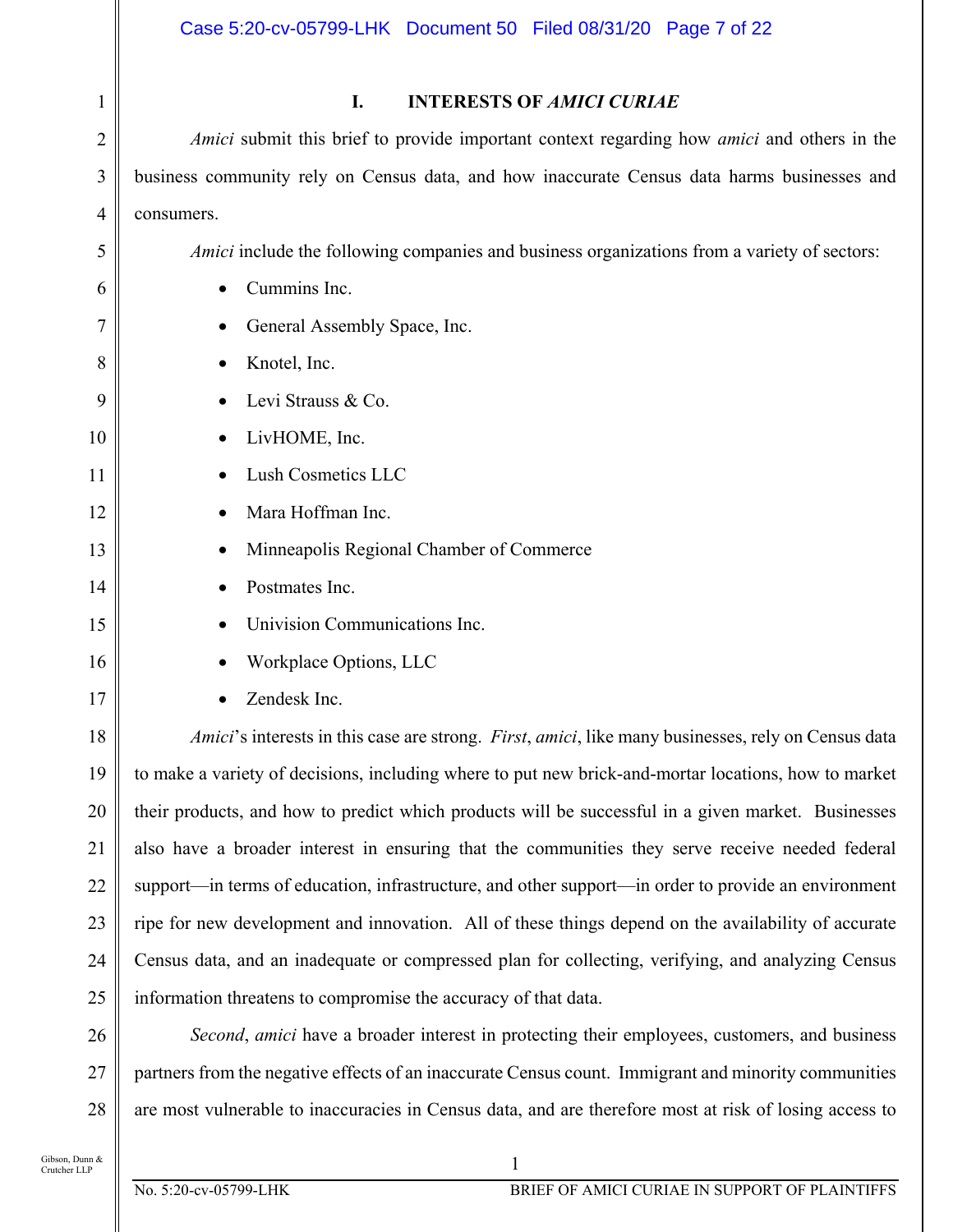federal funding or even of losing congressional representation. An inaccurate Census count will harm businesses and the communities in which they serve.

For the above reasons, *amici* have a substantial interest in this litigation.<sup>1</sup>

### **II. INTRODUCTION**

5 6 7 8 9 10 11 12 13 14 15 Accurate Census data is important to businesses. Companies use that data to plan new locations and future projects, and they and their communities rely on federal funding allocated based on Census data. While businesses have a number of resources at their disposal to help them understand the characteristics, preferences, and geographic distribution of their customers, the Census is a particularly important business tool. *See* Paul Farhi, *For Business, Census Is a Marketing Data Motherlode*, Wash. Post (Mar. 17, 1990), https://wapo.st/2JOPI67. The Census provides critical data that informs decisionmaking in both the private and public sectors. Businesses regularly use that data to determine where to locate stores and facilities, find qualified workers, and market products and services. *See generally*  Ready Nation, *Data for a Strong Economy*, https://bit.ly/2PJl7a2. Consequently, government action that threatens the accuracy of Census data directly harms the businesses nationwide that rely on that data.

18 19 20 Defendants have multiple times attempted to revise Census policy and procedure in ways that could impair the reliability and accuracy of Census data. In 2018, the Department of Commerce announced its intent to add a question to the Census asking about citizenship, despite longstanding recommendations by the Census Bureau itself that such a question would reduce response rates and impair Census data. *New York v. U.S. Dep't of Commerce*, 351 F. Supp. 3d 502, 530 (S.D.N.Y.), *aff'd in part* 139 S. Ct. 2251 (2019). Last year the Supreme Court held that that effort was based on a "contrived" and pretextual rationale. *Dep't of Commerce v. New York*, 139 S. Ct. 2551, 2575 (2019).

23 24

16

17

21

22

1

2

3

4

26

27

 $\overline{a}$ 

28

25

policy of the United States to exclude undocumented immigrants from the apportionment base—the

number of individuals used to determine allocation of congressional seats and electoral votes—despite

This year, on July 21, 2020, President Trump issued a memorandum declaring that it is the

<sup>&</sup>lt;sup>1</sup> No party's counsel authored the brief in whole or in part; and no party, party's counsel, or person other than the *amici curiae*, their members, or their counsel contributed money that was intended to fund preparing or submitting the brief.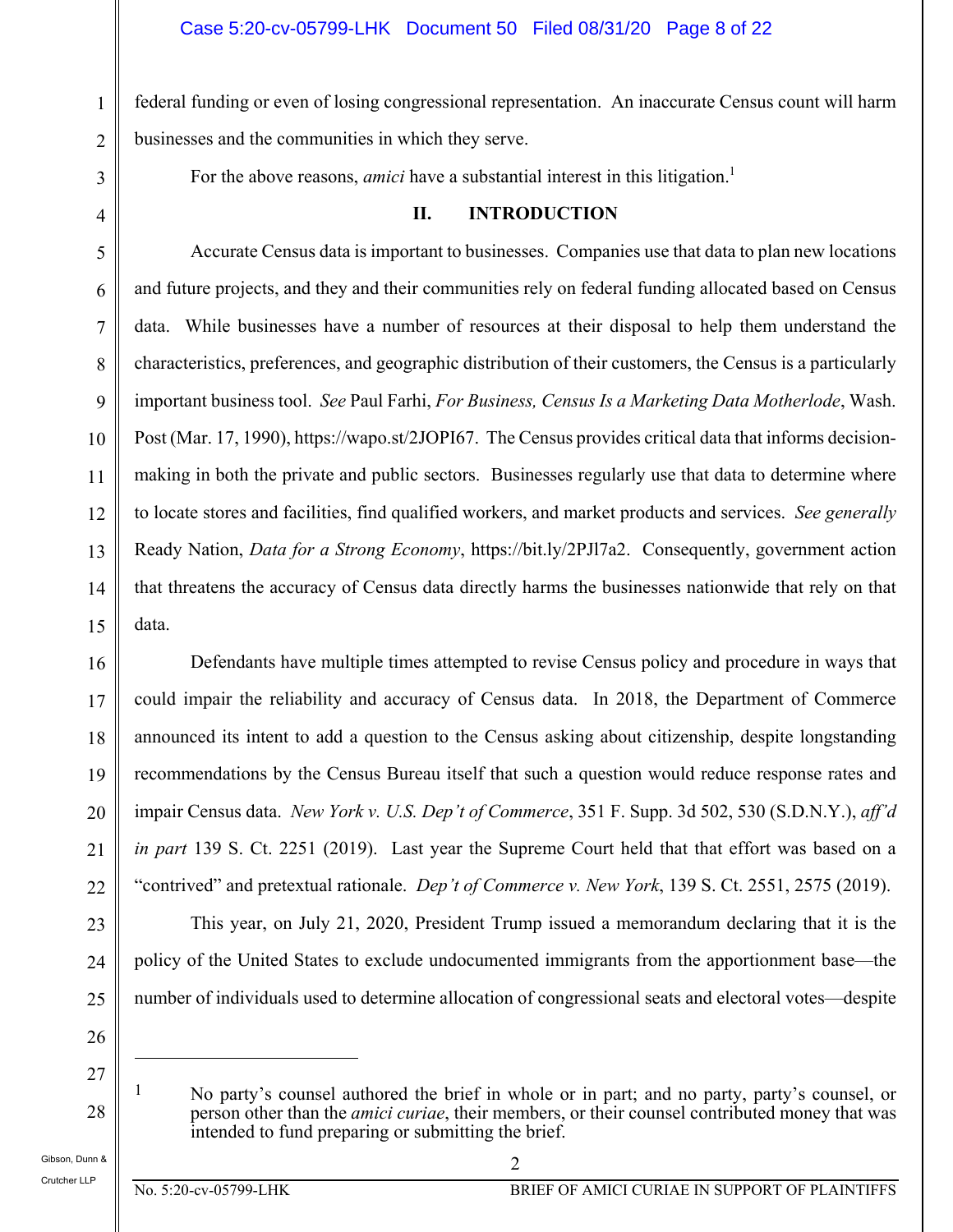### Case 5:20-cv-05799-LHK Document 50 Filed 08/31/20 Page 9 of 22

decades if not centuries of practice doing just that. As plaintiffs challenging that declaration have pointed out, Defendants' actions threaten to suppress response rates to the Census, particularly from naturalized citizens and immigrants.

Now, the Department of Commerce has taken another step that threatens to impair the accuracy of the 2020 Census. In the midst of the COVID-19 pandemic, the Department of Commerce announced earlier this year that it would be extending the deadline for completion of the Census to October 31, 2020 (among other Census-related deadlines), owing to the delayed start of the Department's outreach to individuals who did not respond to mail-in Census forms. In early August, though, the Department reversed course, imposing a September 30 deadline for completion of the Census, potentially resulting in vast undercounting. *See* Hansi Lo Wang, *Census Cuts All Counting Efforts Short by a Month*, NPR (Aug. 3, 2020), https://n.pr/2DSGB1A.

12 13 14 15 16 17 18 19 20 21 22 23  $24$ The United States Constitution requires an "actual Enumeration" of the people to allow the "Representatives" to "be apportioned among the several States which may be included within this Union, according to their respective Numbers." U.S. Const. art. I, § 2, cl. 3. But the importance of accurate Census data extends well beyond its constitutional purpose of apportioning congressional representation. Census data is made public, *see* 13 U.S.C. § 9(a), and social scientists have called Census responses "an irreplaceable source of data for researchers," Consortium of Soc. Sci. Ass'ns, *COSSA Statement on the Impact of a Citizenship Question in the 2020 Decennial Census* (Mar. 27, 2018), https://bit.ly/3fWyMWa. "Today, policy makers at all levels of government, as well as private businesses, households, researchers, and nonprofit organizations, rely on an accurate census in myriad ways that range far beyond the single fact of how many people live in each state." Report, Council of Econ. Advisers, *The Use of Census Data: An Analytical Review* (Apr. 1, 2000), https://bit.ly/2Tv1PJP. *Amici* respectfully ask this Court to protect the Census, the invaluable data it provides, and ensure that businesses around the country have access to this vital tool.

**III. ARGUMENT** 

28 An accurate Census is a cornerstone of our democracy. Knowing that the "calculation of populations could be and often were skewed for political or financial purposes," the Framers "chose to make an 'actual Enumeration' part of our constitutional structure" in order "to preclude the availability

1

2

3

4

5

6

7

8

9

10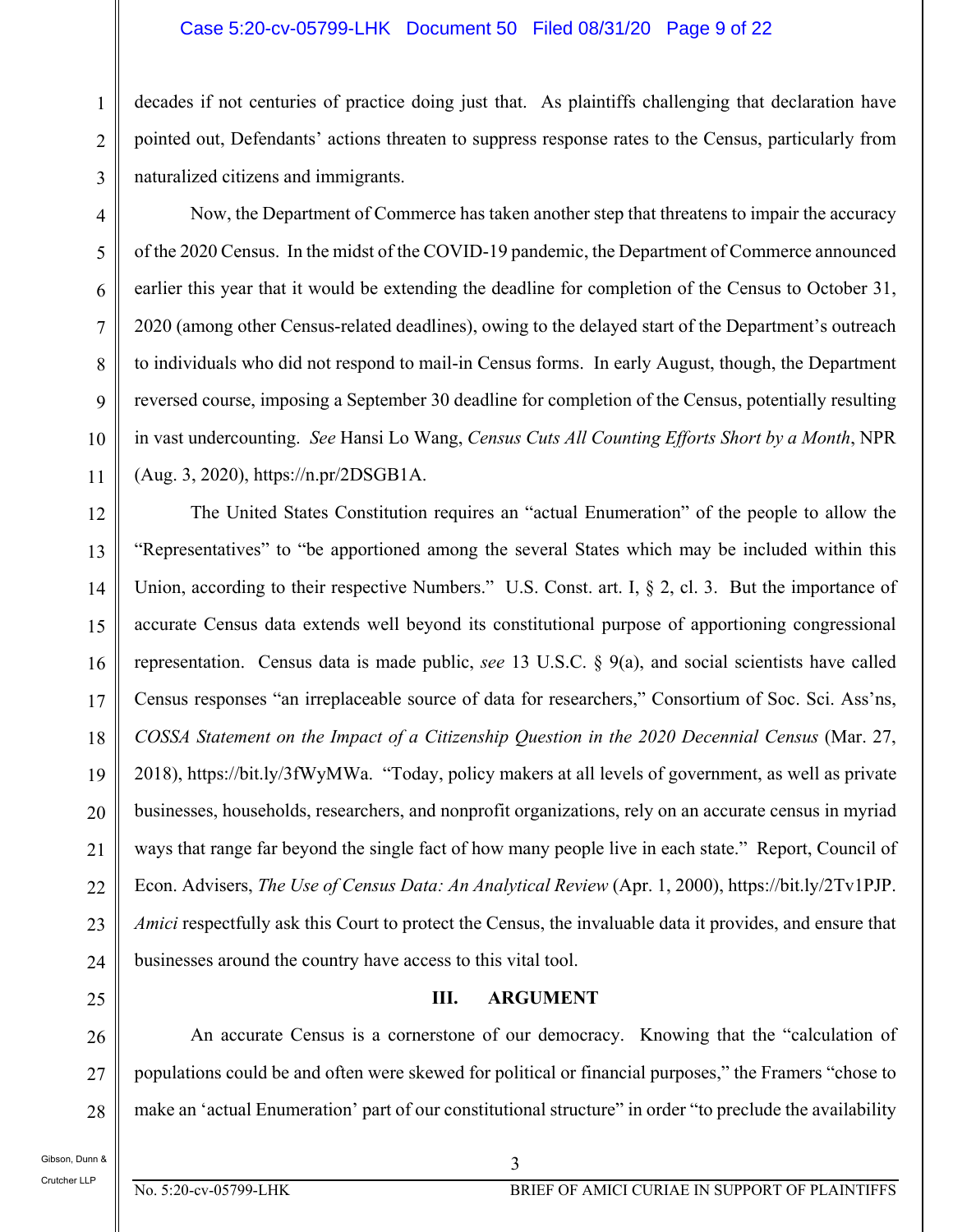### Case 5:20-cv-05799-LHK Document 50 Filed 08/31/20 Page 10 of 22

3 4 5 6 7 8 of methods that permit political manipulation." *Utah v. Evans*, 536 U.S. 452, 500, 507, 510 (2002) (Thomas, J., concurring in part and dissenting in part); *see also Wisconsin v. City of New York*, 517 U.S. 1, 6 (1996) ("[E]ach [decennial Census] was designed with the goal of accomplishing an 'actual Enumeration' of the population."). The Census was an integral part of the design of the new government at the Founding—an attempt to ensure that the House of Representatives would be based on proportional representation of the people (not just the voters or even the citizens), itself essential to the "Great Compromise" that yielded our bicameral legislature. *See Wesberry v. Sanders*, 376 U.S. 1, 12–14 (1964); *Bode v. Nat'l Democratic Party*, 452 F.2d 1302, 1307 (D.C. Cir. 1971).

9 10 11 12 13 14 15 16 17 18 19 20 21 Indeed, our nation's earliest leaders recognized the importance of Census accuracy. For instance, when Thomas Jefferson supervised the nation's first Census as Secretary of State in 1790, he expected a population count of at least 4 million people. Yet the Census ultimately revealed a nation of just 3.9 million people, much to the surprise and concern of Jefferson and President George Washington. Jefferson thought that the Census had significantly undercounted the population, perhaps by several hundred thousand residents. U.S. Census Bureau, *Directors 1790 – 1810* (last revised Dec. 17, 2019), https://bit.ly/2VKtnrs. And Washington, who had expected a population count about five percent higher, was similarly chagrined, blaming the "'inaccuracy' on avoidance by some residents as well as on negligence by those responsible for taking the census." Kenneth Prewitt, *The American People Census 2000: Politics and Science in Census Taking* 6 (Russell Sage Foundation 2003), https://wapo.st/2NWwjyp. By making these concerns about the Census public, then-Secretary Jefferson "helped alert the Nation to the importance of accuracy in the numbers used to describe the society." 154 Cong. Rec. H4890 (June 4, 2008) (statement of Rep. Johnson).

22 23 24 25 26 27 28 In the 1850s, Congress expanded the Census's traditional role and included a number of questions on the Census aimed at learning more about the characteristics of the U.S. population. *See*  Douglas A. Kysar, *Kids & Cul-de-Sacs: Census 2000 and the Reproduction of Consumer Culture*, 87 Cornell L. Rev. 853, 862 (2002). At the turn of the twentieth century, as the Census grew more complex, Congress created the Census Bureau, which opened its doors in 1902*. See* Permanent Census Act, Pub. L. No. 27 (1902). By that time, the Census's mission to "foster, promote, and develop the foreign and domestic commerce" was codified, 15 U.S.C. § 1512, and the Census Bureau's energies

Gibson, Dunn & Crutcher LLP

1

2

No. 5:20-cv-05799-LHK BRIEF OF AMICI CURIAE IN SUPPORT OF PLAINTIFFS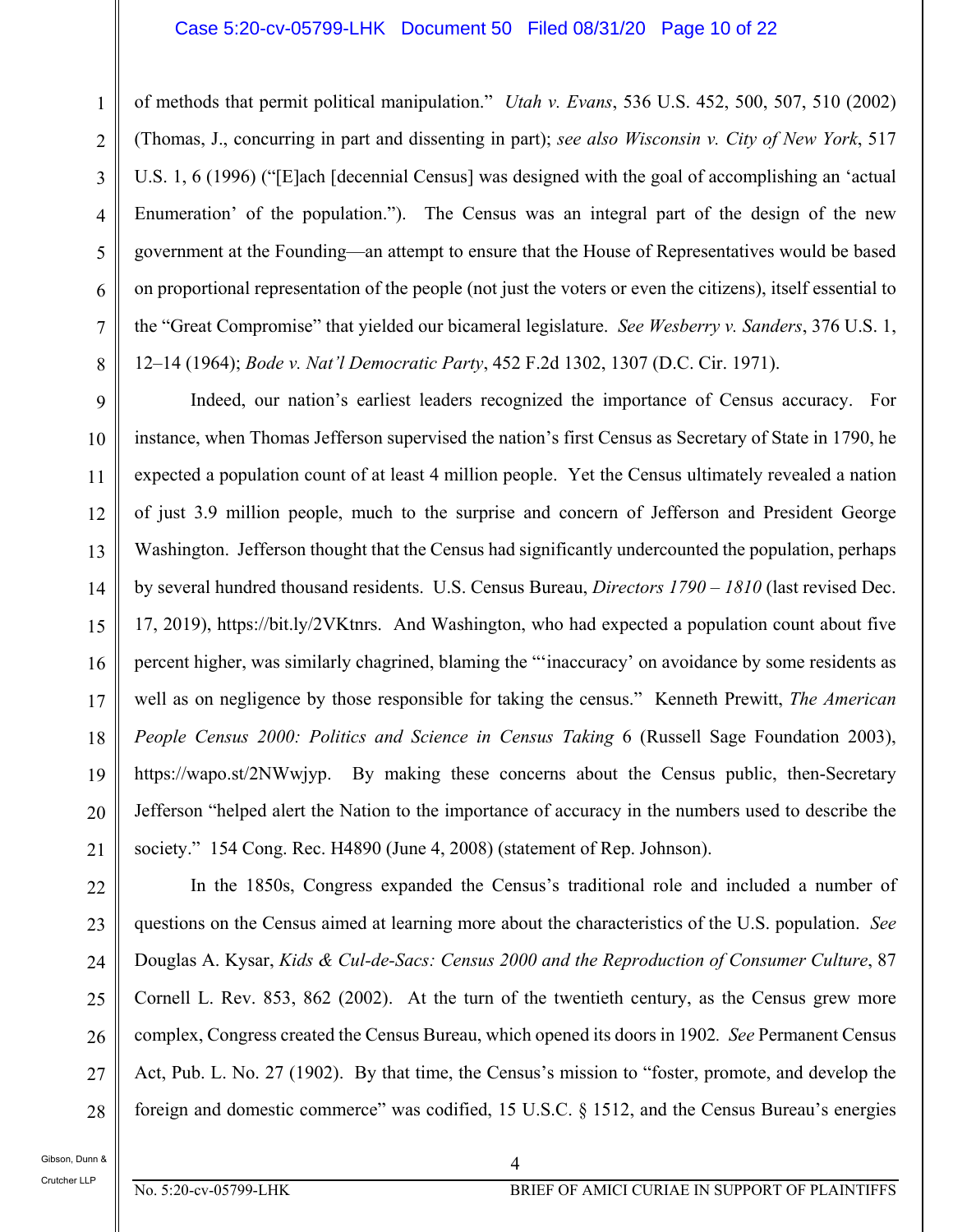### Case 5:20-cv-05799-LHK Document 50 Filed 08/31/20 Page 11 of 22

"were directed toward the improvement of business statistics, . . . and toward the collection of data that might foster improvements in the national economy without the heavy hand of government 'planning,'" Kysar, *supra*, at 862–63 (some internal quotation marks omitted).

4 5 6 7 8 9 10 11 12 13 14 15 16 17 The Census Bureau's decision to reverse the extended deadlines for completion of the Census, however, threatens to undermine that core mission by compromising the completeness and accuracy of the Census account. Four former Census Bureau Directors have publicly stated their "expert opinion" that "failing to extend the deadlines . . . will result in seriously incomplete enumerations in many areas across our country." Press Release, Former Census Bureau Directors, *On the Importance of Extending the 2020 Census Statutory Deadlines to Achieve a Fair and Accurate Enumeration of the United States* (Aug. 4, 2020), https://perma.cc/NX36-YFFE. The American Statistical Association agrees. *See* Decl. of Sadik Huseny, Ex. 10, ECF No. 37-10. Plaintiffs here have also submitted expert testimony from a former Census Bureau Director and former Bureau Chief Scientist that failing to reinstate the extended deadlines will 'severely compromise the quality, accuracy, reliability, and indeed the legitimacy of the 2020 Census numbers." Decl. of Dr. Thomas A. Louis ¶ 1, ECF No. 36-4; *see also* Decl. of John Thompson ¶¶ 5, 21–27, ECF No. 36-2; Decl. of D. Sunshine Hillygus Ph.D. ¶¶ 5, 39–42, ECF No. 36-3]. The numbers available so far already indicate a lower response rate than in years past. *See* Mot. for Stay and Prelim. Inj. 26, ECF No. 36.

Lower response rates mean less accurate Census data, which will have negative effects on *amici* and other businesses that use Census data in a variety of ways to plan their operations and products.

## **A. Inaccurate Census Data Will Harm Businesses That Rely On The Census For Marketing, Product Development, Operations, And Other Purposes**

22 23  $24$ 25 26 27 28 Businesses have long used Census data in a variety of strategic ways to plan their operations, enhance their understanding of their customer base, and develop products that meet consumer needs. *See* Kysar, *supra*, at 854–56; *see also* Rhett Buttle & Katie Vlietstra Wonnenberg, *Why All Businesses Should Care About the 2020 Census*, The Hill (Mar. 4, 2020), https://perma.cc/J3FC-KFVY ("Census data have been invaluable in guiding business decisions for more than 200 years."). The Census Bureau itself recognizes the value businesses derive from the types of data the Census provides; it even provides companies with a "Census Business Builder," which is "a suite of services that provide

18

19

20

21

1

2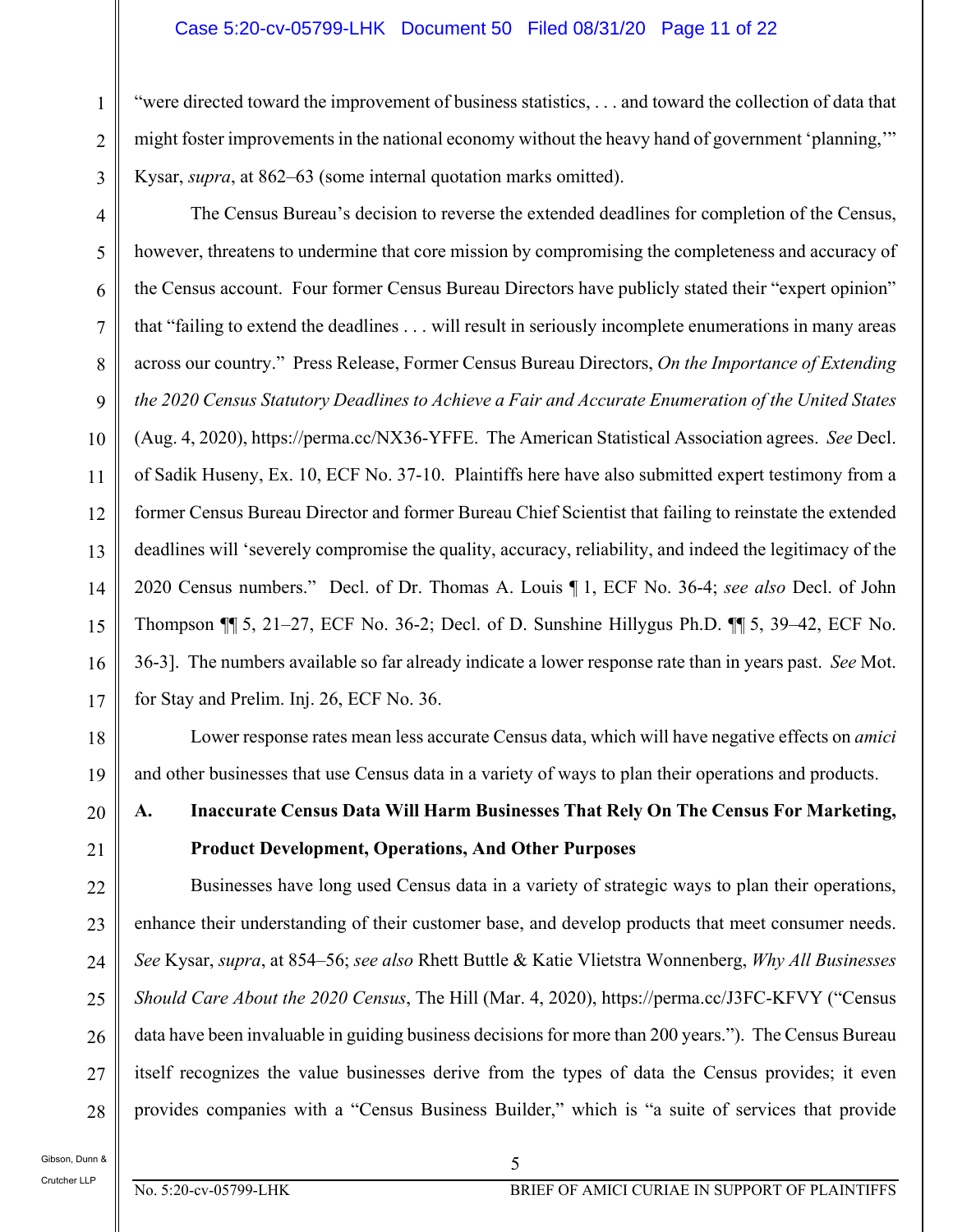### Case 5:20-cv-05799-LHK Document 50 Filed 08/31/20 Page 12 of 22

1 2 3 4 5 6 7 8 9 10 11 12 selected demographic and economic data from the Census Bureau tailored to specific types of users in a simple to access and use format." U.S. Census Bureau, *Census Business Builder* (Dec. 13, 2018), https://perma.cc/8HRY-88TH. The Bureau notes that this data can "help you start or grow a business or understand the business landscape for a region." *Id.*; *see also* SBA, *Market Research and Competitive Analysis*, https://perma.cc/9CAA-9T85. Thus, "[t]he vitality of the nation's economy and the 6 million businesses inside that economy are greatly affected by decisions made using census-derived data." *The Economic Impacts of the 2020 Census and Business Uses of Federal Data: Hearing Before the Joint Economic Comm.* 3, 116th Cong. 33 (2019) (statement of Andrew Reamer) ("Reamer Testimony"); *see also* William P. O'Hare, *The Importance of Census Accuracy: Uses of Census Data, in* Differential Undercounts in the U.S. Census 19 (2019); Comm. for Econ. Dev., *The 2020 Census: The Importance of an Accurate and Robust Accounting of our Nation's Population* 3–4 (Apr. 15, 2019), https://perma.cc/AHY8-JTQY.

Crediting Plaintiff's evidence, the Census Bureau's revised and rushed deadlines would result in significantly flawed data, undercounting millions of people. For businesses, undercounting hundreds of thousands or even millions of people matters, particularly in the context of low-margin industries where even slight adjustments of data could materially affect the accuracy of projected revenue and costs. If this exclusion is adopted—rendering Census data less accurate—each business that uses Census data for these purposes will be harmed.

19

20

21

22

23

24

25

26

27

13

14

15

16

17

18

**1. Inaccurate Census Data Will Harm Businesses That Use Census Data In Deciding Where To Open New Locations** 

Businesses rely on Census data when they plan the placement and construction of new locations or markets. That data lets businesses maximize the effectiveness of a location and capitalize on a particular region's needs or preferences. Building a new location is a significant undertaking, requiring major capital investments. *See* Melissa Martin, *Costs of Starting a Business: Bricks & Mortar Retail Startup*, StartupNation (June 8, 2006), https://perma.cc/54QP-KGHW. Mistakes about where to place a store, warehouse, or other facility can harm not only a business's overall outlook, but also the communities that need (or don't need) such a facility.

28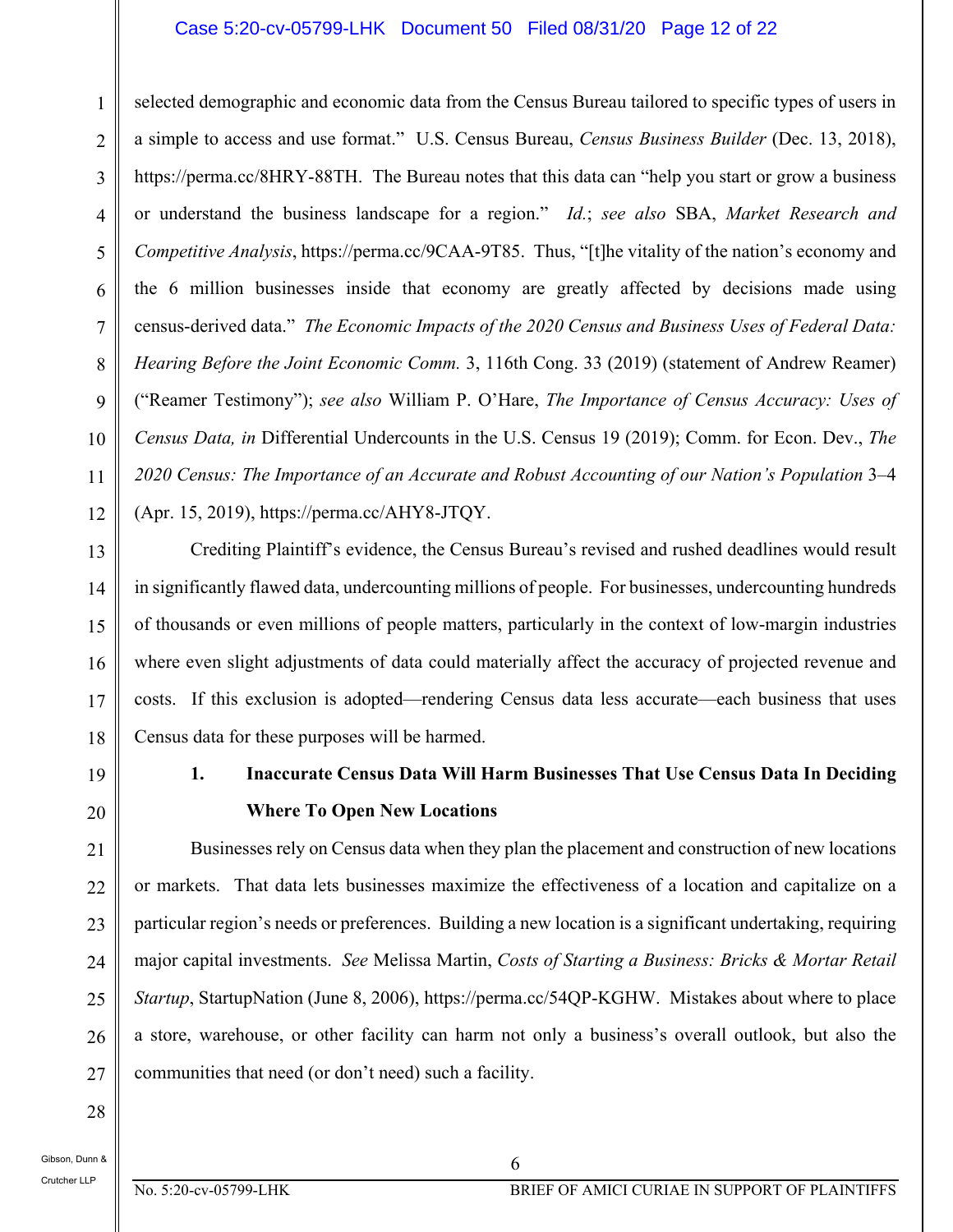#### Case 5:20-cv-05799-LHK Document 50 Filed 08/31/20 Page 13 of 22

7

8

9

Many retail merchants use Census data to strategically place their stores and other facilities. *See* Amy Merrick, *New Population Data Will Help Marketers Pitch Their Products*, Wall St. J. (Feb. 14, 2001), https://on.wsj.com/2V0hFck. Some businesses rely on Census data to evaluate what makes a market desirable and where to place stores within a market. *See* Tom Foster, *Warby Parker Grew to \$250 Million in Sales Through Disciplined Growth. Now It's Time to Get Aggressive*, Inc. (June 2017), https://perma.cc/73B7-4W9U; *see also* Reamer Testimony at 33. Others look at the Census profile for a new area to see how it compares with an existing market and to determine whether a new location is likely to generate more, less, or the same business. *See* Jonathan Weber, *Census Data Assists Business Where It Counts: Accurate Demographics*, L.A. Times (Jan. 2, 1990), https://perma.cc/P3NV-84YU.

10 11 12 13 14 15 16 17 18 A business might use Census data to target a small location in a state where its customers are most likely to reside and where a new location could be profitable. *See* Paul R. Voss, *Targeting Wealthy Ex-Wisconsinites in Florida: A Case Study in Applied Demography*, *in Demographics: A Casebook for Business and Government* 109 (Hallie J. Kintner et al. eds., 1997). The Census Bureau even provides an interactive population map that businesses can use to examine population data "at the most granular level," including "age, race, ethnicity and housing status." Jenny Dinnen, *3 Ways You Can Use Census Data*, MacKenzie Corp. (Oct. 23, 2013), https://perma.cc/5CQM-XUYN. Without accurate Census data on which to base location decisions, businesses would lose a tool that has become crucial to their survival and growth.

The effects of inaccurate Census data on a company's decision of where to place a new location would harm not only that business, but also its surrounding community. Accurate data helps businesses take risks on changing and developing neighborhoods. Unreliable data might mean businesses will open fewer locations in new communities, depriving businesses of new markets and communities of new stores or services.

28

19

20

21

22

23

Healthcare providers are a good example of this effect because they use Census data to understand community needs. *See* National Research Council, *Modernizing the U.S. Census* 297 (1995). A hospital can use Census data regarding residents in the area of a new location to determine how many and what kind of doctors will likely be needed at that location. *See id.* This same analysis can be performed to determine the need for certain health services in a given area—for example, a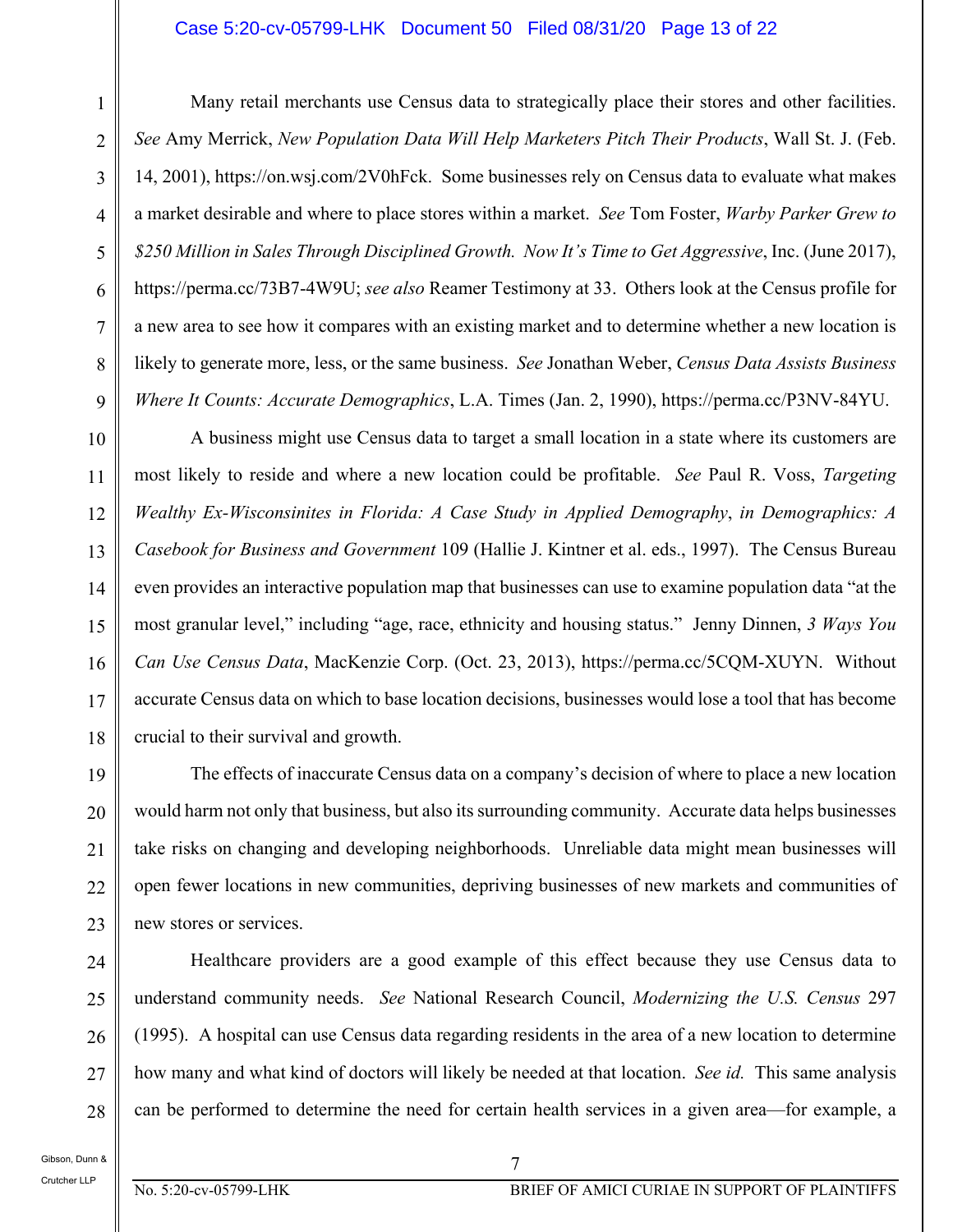### Case 5:20-cv-05799-LHK Document 50 Filed 08/31/20 Page 14 of 22

4 5 7 8 region densely populated with young families will be more in need of obstetrical or family practice services than a region populated primarily with retirees. *See id.* at 298; *see also* Richard K. Thomas, *Using Demographic Analysis in Health Services Planning: A Case Study in Obstetrical Services*, *in Demographics*: *A Casebook for Business and Government* 159, 167–68 (RAND Corp. 1997) (examining the age of women in an area to determine the need for a new obstetrical facility). Inaccurate Census data thus may lead to some communities having inadequate healthcare in light of business decisions driven by this data, just as other communities may face an inefficient influx of healthcare resources beyond what is actually needed.

9

10

1

2

3

6

## **2. Inaccurate Census Data Will Harm Businesses That Use Census Data In Product Development, Marketing, And Placement**

11 12 13 14 15 16 17 18 19 20 21 22 23 Inaccurate Census data will also affect the development and marketing of numerous products around the country. Businesses use Census data to inform decisions about product development and placement. A retail business may, for instance, rely on demographic data to determine which products are going to sell best in which regions, and calibrate each store's stock accordingly. *See* Diane W. Schanzenbach & Michael R. Strain, *Act Now to Save the 2020 Census*, Bloomberg Opinion (Aug. 11, 2017), https://perma.cc/HP9M-845Z ("If you walk into a Target store in suburban Florida, the items on the shelves are different from what is in a Target store in downtown Washington D.C. Target makes these decisions in large part using government data."). As the Association of National Advertisers has explained, "[m]arketing decisions/investments are often made based on population counts," and inaccurate data would affect the data that businesses "rely on to quantify the marketplace, and thereby undersize the business opportunity." Ass'n of Nat'l Advertisers, *ANA Members Oppose Addition of Citizenship Question for 2020 Census* 2 (June 12, 2018), https://perma.cc/N9NR-9LED (quotation marks omitted).

24

25

26

27

28

Entire product lines may even be developed based on data culled from the Census. *See, e.g.*, *The Use of Census Data: An Analytical Review*, *supra* (noting that accurate Census data helps "[m]anufacturers of baby products such as baby food, clothes, diapers, and toys, and manufacturers of maternity clothes and greeting cards . . . develop . . . their product lines"). And even independent market research can be aided by the Census—market researchers can use Census data to make accurate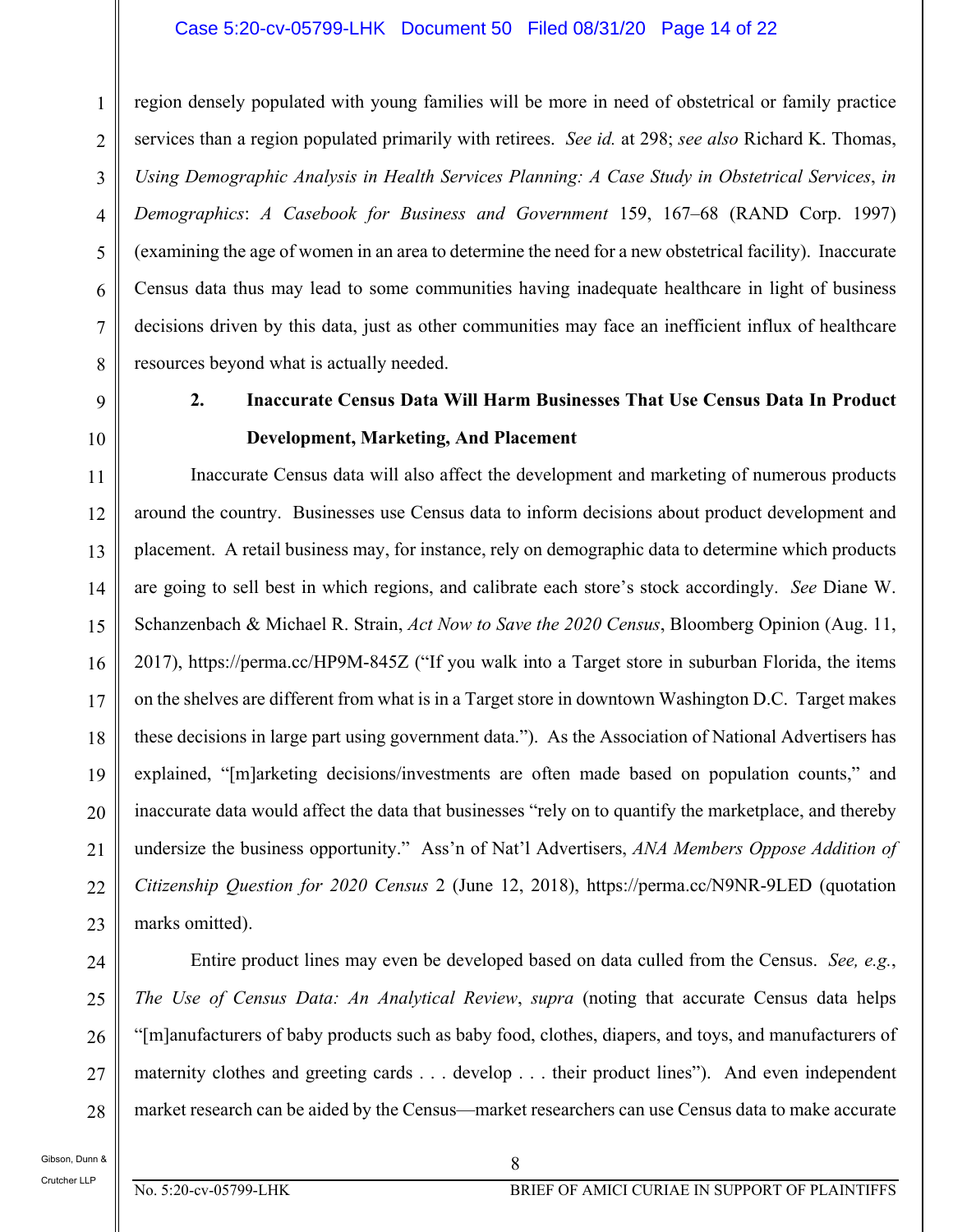inferences about survey answers based on their geographic location or their other survey responses. *See* Reamer Testimony at 33.

3 4 5 6 7 8 9 10 12 13 Flawed Census data can also impact customer outreach. For example, because utility companies often offer lower rates for poorer, elderly, or disabled customers, utility companies use Census data to determine which areas are most likely to need those special rates and reach out to customers in those areas to evaluate eligibility. *See Modernizing the U.S. Census*, *supra*, at 297. Cable television companies may use Census data to target advertising for pay-per-view events to those areas whose residents are most likely to purchase the event. *See id.* at 296. And when a car manufacturer learned through customer research that its vehicles were popular with people in the nursing profession, it used data from the Census to tailor its regional advertising to that demographic. *See* Kysar, *supra*, at 885. Inaccurate Census data would weaken the ability of businesses to adapt their marketing and outreach strategies to a changing population, resulting in wasted dollars for businesses and unwanted advertising for customers.

14 15

16

17

21

22

23

24

25

26

 $\overline{a}$ 

11

1

2

Gibson, Dunn & Crutcher LLP

# **3. Inaccurate Census Data Will Impair The Accurate And Equitable Allocation Of Federal Support**

18 19 20 The federal government relies on Census data to allocate and distribute federal support and funding, and inaccurate Census data threatens to harm businesses and their communities who rely on that support. For example, under the New Market Tax Credit ("NMTC")—a federal program designed to stimulate investment in distressed communities—a business investment may qualify for special tax treatment if it occurs in an area with certain concentrations of low- or moderate-income households. *See* Cmty. Dev. Fin. Insts., *New Markets Tax Credit Program*, https://perma.cc/LS87-P5PD; Robert Shapiro, *The 2020 Census May Be Wildly Inaccurate—And It Matters More Than You Think*, Brookings Inst. (Aug. 31, 2017), https://perma.cc/6T77-KJFU.<sup>2</sup> Or a nonprofit organization, such as a rural health clinic, may use Census data for a special federal designation based on location and population served. *See Modernizing the U.S. Census*, *supra*, at 298. Businesses rely on Census data

27 28 2 An NMTC-eligible investment must be located in a designated "low-income community," defined by U.S. Census data as a Census tract with a poverty rate of at least 20 percent or with a median family income that does not exceed 80 percent of the statewide median family income. 26 U.S.C. § 45D(e).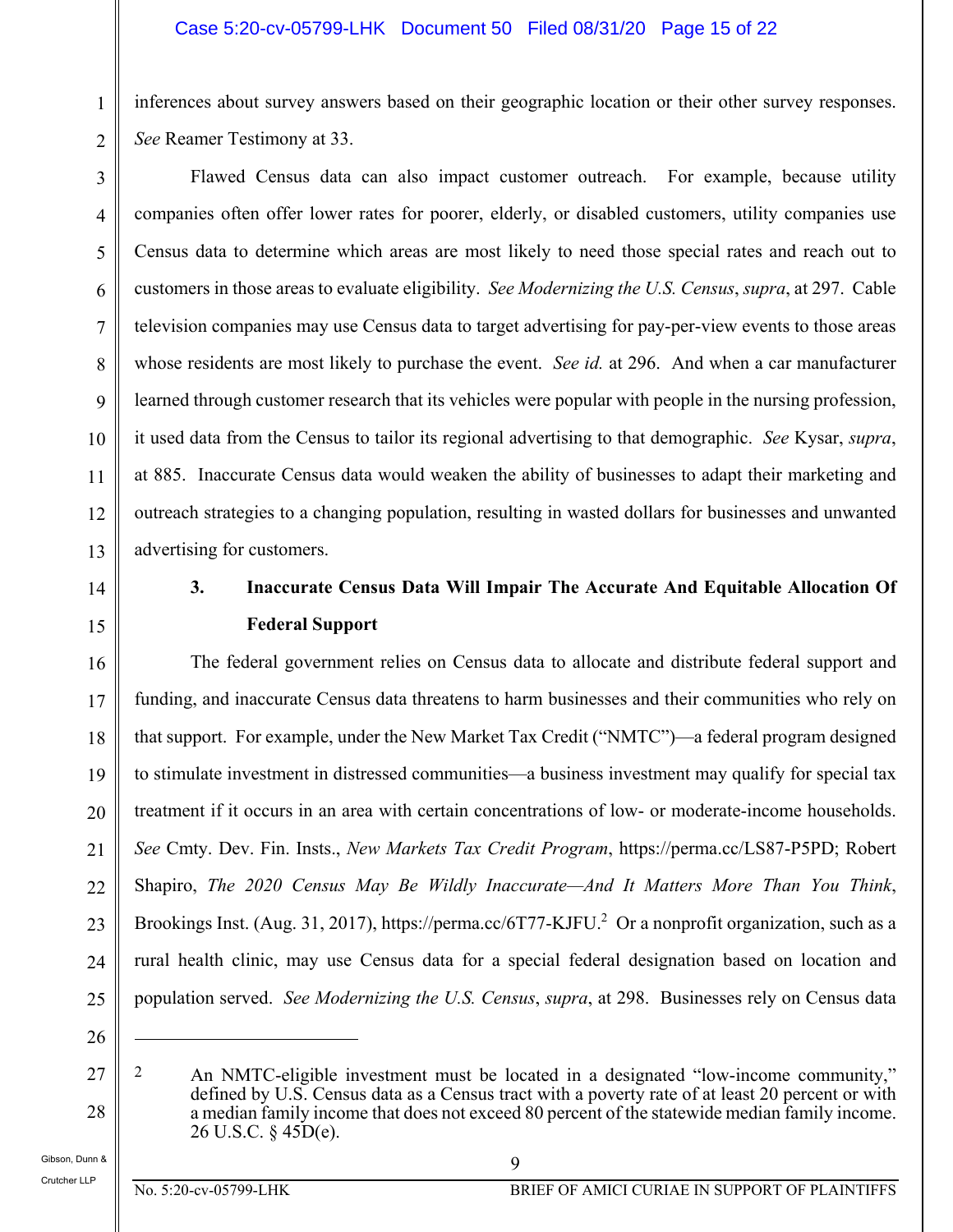to know whether they will be entitled to federal support, and inaccurate Census data risks depriving businesses of that needed support.

3 4 5 6 7 8 9 10 11 12 13 14 15 More broadly, the federal government relies on Census data to allocate and distribute federal funding—to the tune of about \$700 billion—and inaccurate Census data can therefore affect businesses that rely directly or indirectly on those funds. *See* Public Comment – Coalition of Philanthropic Organizations (Mar. 21, 2018), https://perma.cc/MB9X-ZRHG ("[R]ecent decennial censuses have resulted in net undercounts of many communities, with consequences for . . . disbursing roughly \$700 billion in federal funds."). In 2015 alone, the federal government used Census data to distribute over \$675 billion in federal funding to a variety of programs. *See* Marisa Hotchkiss & Jessica Phelan, *Uses of Census Bureau Data in Federal Funds Distribution: A New Design for the 21st Century* 3 (Sept. 2017), https://perma.cc/LNF6-WYAU; *see also Wisconsin*, 517 U.S. at 5–6 ("Today, census data also have important consequences not delineated in the Constitution: The Federal Government considers census data in dispensing funds through federal programs to the States . . . ."). Those billions of dollars were funneled through 132 different programs, ranging from subsidies for school lunches to historic preservation. *See* Hotchkiss & Phelan, *supra*, at 16–17.

16 17 18 19 20 21 22 23  $24$ 25 The bulk of Census-guided federal assistance goes to state governments through a handful of grant programs that aid low-income households and support highway infrastructure. *See* Andrew D. Reamer, *Counting for Dollars: The Role of the Decennial Census in the Geographic Distribution of*  Federal Funds 10, Brookings Inst. (Mar. 9, 2010), https://perma.cc/3WBG-JCDK.<sup>3</sup> In 2008, using Census data, the federal government distributed over \$36 billion in federal funds via the Federal-Aid Highway Program, and distributed an additional \$10 billion to fund other transportation needs. *See id.*  at  $11-12$ . Businesses have an interest in ensuring that the basic infrastructure of their communities including the availability of accessible and well-kept highways—is supported by federal funding. That is especially true for businesses that depend on federally supported highways for the transportation of goods. And an inaccurate Census threatens the proper allocation of that funding.

26

27

 $\overline{a}$ 

1

2

28 <sup>3</sup> In 2008, \$261.1 billion was distributed to states through Medicaid, the largest Census-guided assistance program. *See* Reamer, *supra*, at 10.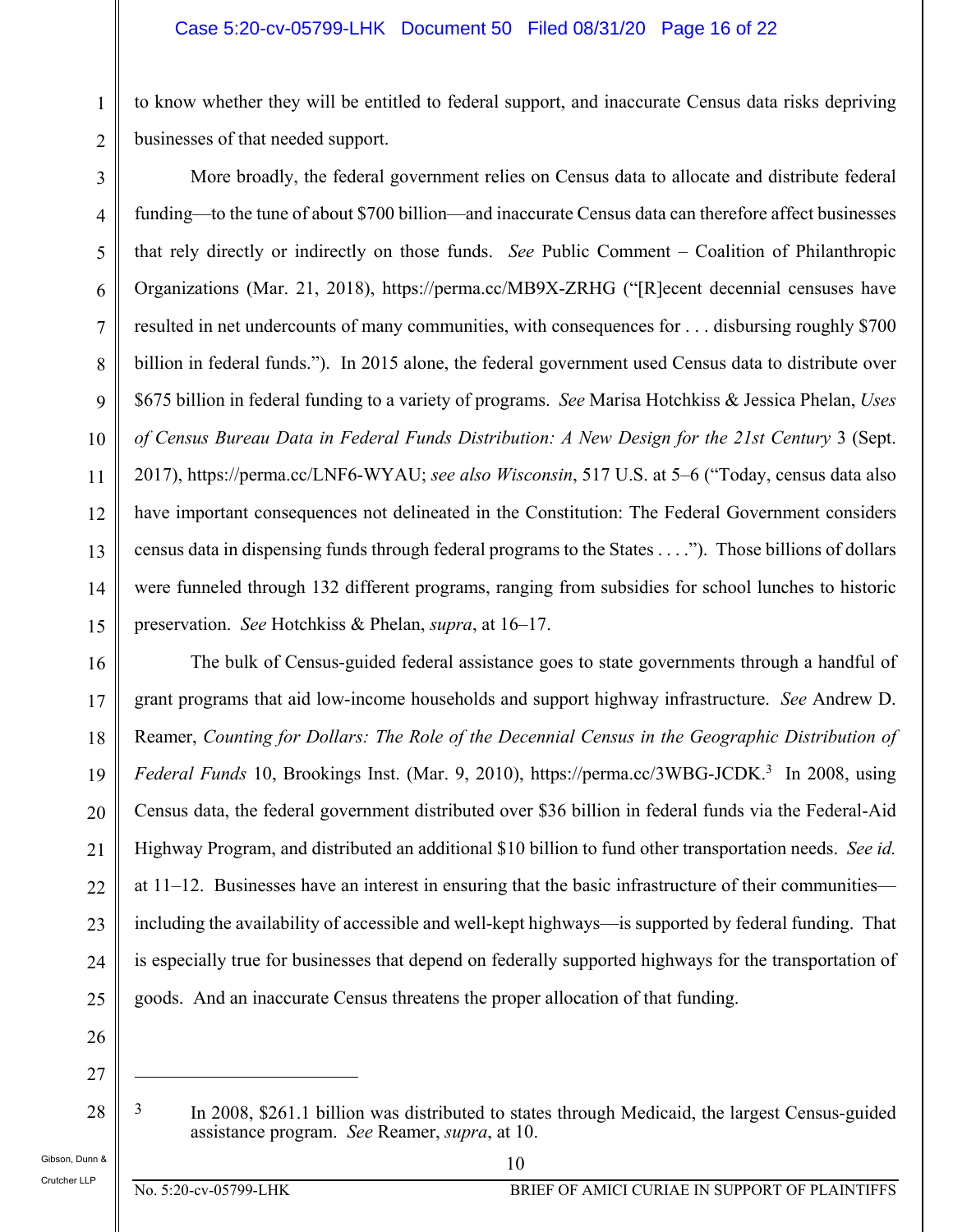### Case 5:20-cv-05799-LHK Document 50 Filed 08/31/20 Page 17 of 22

5

8

9

1

2

Businesses also have an interest in the federal funding allocated to other programs. For example, through the Workforce Innovation and Opportunity Act ("WIOA"), the federal government subsidizes the education and workforce training of youths and adults from disadvantaged backgrounds and areas. *See* 29 U.S.C. §§ 3162, 3172. The allocation of those subsidies is determined using the "most recent satisfactory data from the Bureau of the Census." 29 U.S.C. § 3242(a). And some organizations, like *amicus* General Assembly, enroll students that rely on that federal funding, or offer programs that are funded by WIOA. The Department of Labor allocated over \$7 billion in 2008 on the basis of Census data, *see* Reamer, *supra*, at 13, some of which went to educational institutions like *amicus* General Assembly to provide free training programs to underserved and overlooked talent.

10 11 12 13 14 15 16 17 18 19 20 21 22 23  $24$ 25 Companies may have more specific interests depending on their size or line of business. For example, many new businesses have an interest in the federal funding that goes to Small Business Development Centers, which receive federal funding to provide small companies and entrepreneurs with free consulting and training services. *See* SBA, *Office of Small Business Development Centers*, https://perma.cc/FK4V-D3T6. A local outdoors-equipment retail store, for example, whose business depends in part on the availability and quality of nearby outdoor activities will likely have an interest in ensuring that the surrounding community is receiving adequate support from federal programs such as the Wildlife Restoration Program, *see* U.S. Fish & Wildlife Serv., *Wildlife Restoration Program – Overview* (Feb. 2, 2018), https://perma.cc/9JWJ-DWM9 (providing funding to restore, conserve, manage, and enhance wild birds and mammals and their habitat); *see also* U.S. Fish & Wildlife Serv., *State Wildlife Grant Program – Overview* (May 15, 2019), https://perma.cc/EQC4-AMZM (providing funding to develop and implement programs that benefit wildlife and their habitats), and the Water Pollution Control Grant Program, *see* EPA, *Learn About the Water Pollution Control (Section 106) Grant Program* (Jan. 19, 2018), https://bit.ly/2EUinRj (providing funding to states and agencies to build and sustain effective water quality programs), both of which rely on the Census to determine allocation of funding.

26 27

28

Crutcher LLP

the communities they serve—and that make up their customer and employee bases—are receiving the

needed federal assistance to which they are entitled. The U.S. Department of Education, for instance,

Established businesses in communities may also have a more general interest in ensuring that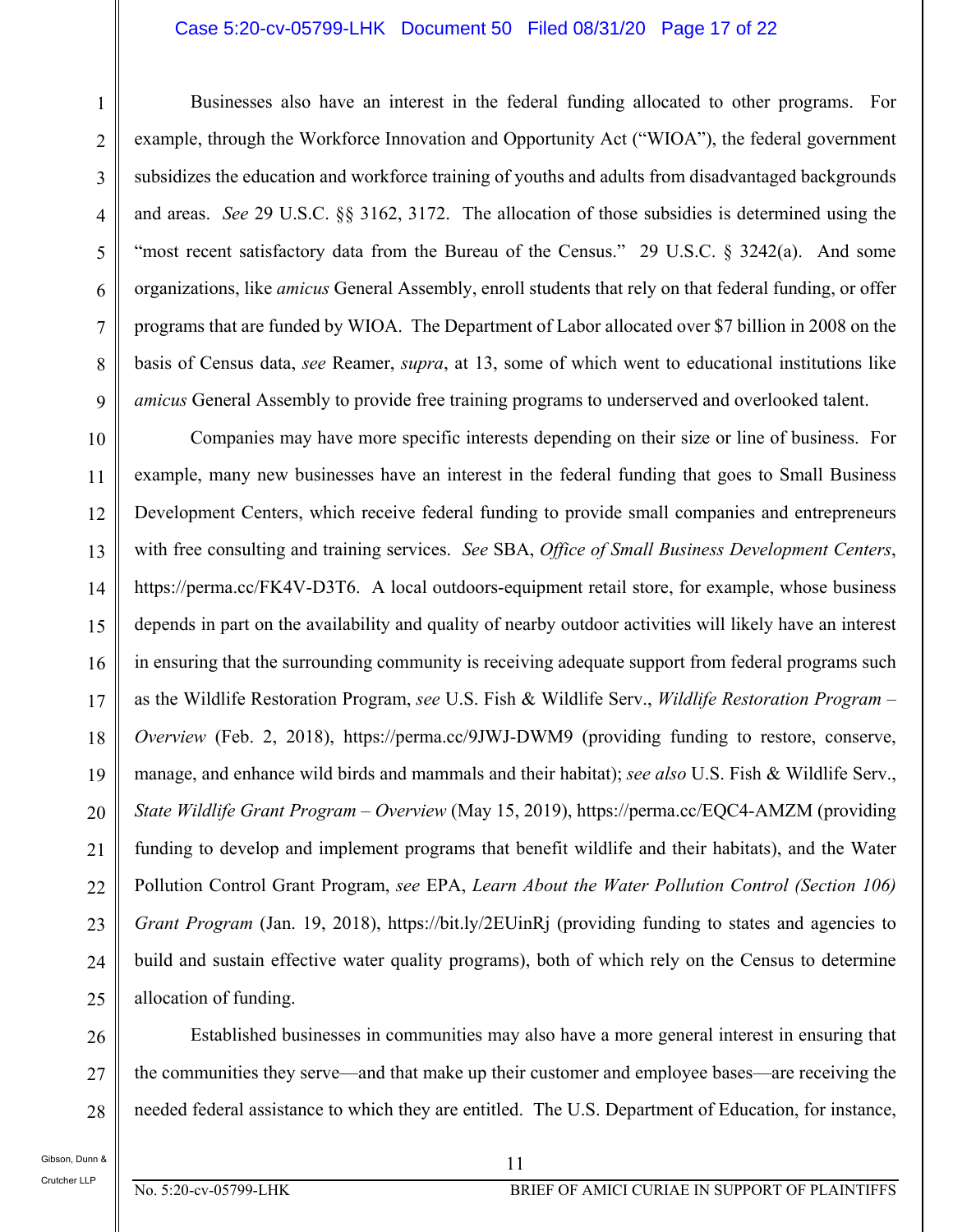### Case 5:20-cv-05799-LHK Document 50 Filed 08/31/20 Page 18 of 22

1 2 3 4 5 6 7 8 9 10 11 12 13 14 relies on Census data to allocate funds to educational agencies and schools with high numbers or percentages of children from low-income families. *See* U.S. Dep't of Educ., *Improving Basic Programs Operated by Local Educational Agencies (Title I, Part A)*, (Oct. 24, 2018), https://bit.ly/2lQzI5X. The Department of Education allocated over \$10 billion in special education grants to states in 2008, based in large part on Census data. *See* Reamer, *supra*, at 11. It distributed over \$7 billion in Title I grants to local educational agencies during the same time period. *Id.* Businesses in such a community, like all members of a community, benefit from strong educational programs, particularly when that business depends on an educated local workforce to staff its facilities. Federal funds are also allocated through Community Development Block Grant Programs—again on the basis of Census data—to help develop urban communities and improve living and economic conditions. *See* HUD Exchange, *CDBG: Community Development Block Grant Programs*, https://bit.ly/2VSnCb1. Again, businesses benefit when their communities receive the infrastructure support they need to thrive. But an inaccurate Census risks misallocating funds to each of these programs, harming businesses and their communities.

15

16 17 18 19 20 21 22 23 These varied and documented uses of Census data are possible only because businesses can depend on the Census to provide accurate demographic information about customers and to determine how best to engage with their local communities. Divesting Census officials of the time needed to collect and analyze Census data threatens to undermine the validity of this data, and therefore substantially reduce its value to businesses. If businesses cannot rely on the Census to provide usable, accurate data, they will be hamstrung in their ability to track and adapt to customers' changing needs and preferences. Competitive businesses must always be evolving to respond to changes in the market, and inaccuracies in the Census data will impede their ability to do so.

\* \* \*

#### $24$ **B. Inaccurate Census Data Will Impact Businesses More Substantially As Businesses Become Increasingly Data-Driven**

26 27 28 Inaccurate Census data would be especially disruptive to businesses today. Companies increasingly rely on data-driven analytics to provide products and services that meet customers' specific needs and wants. While businesses in the past adopted a more product-oriented approach—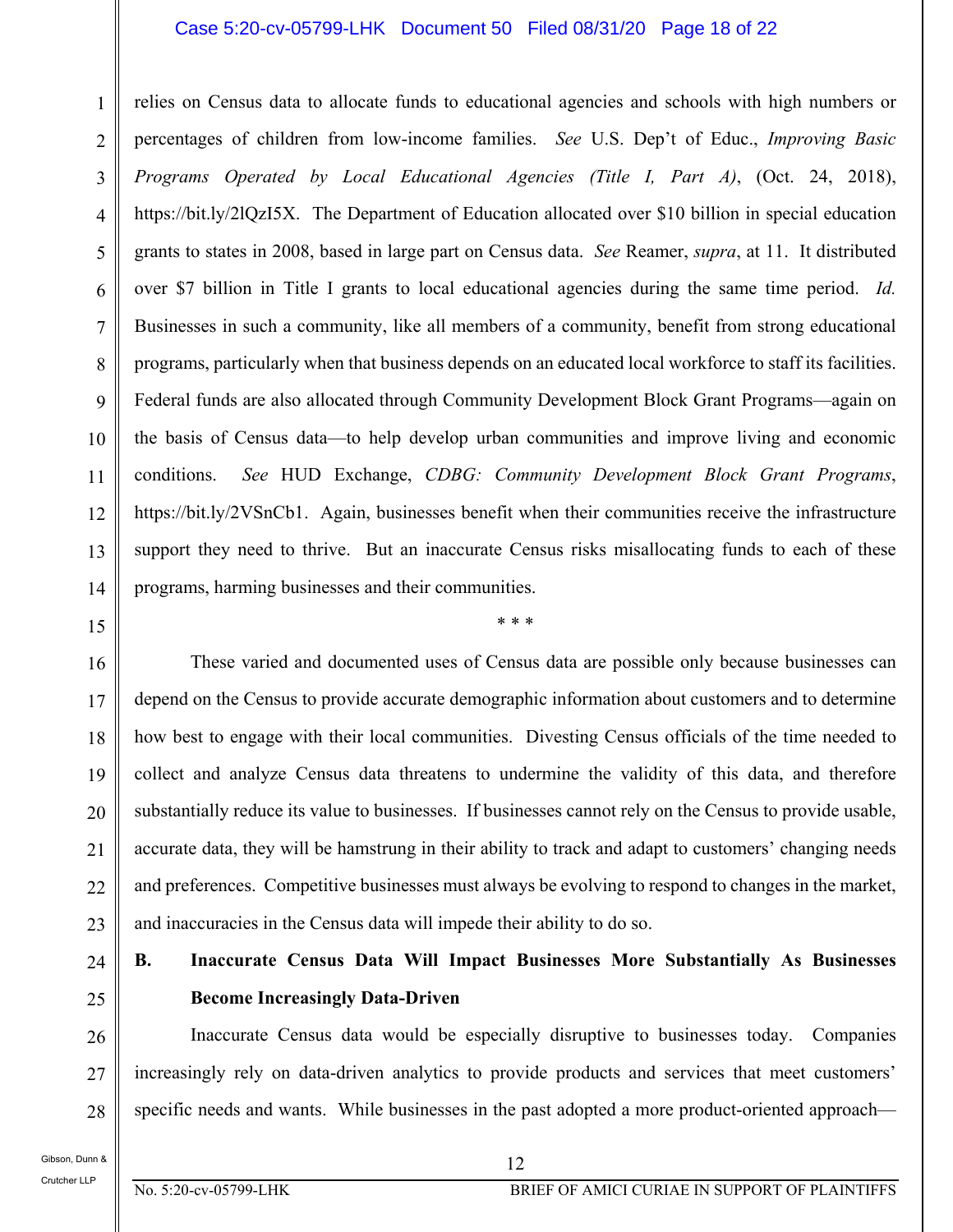### Case 5:20-cv-05799-LHK Document 50 Filed 08/31/20 Page 19 of 22

1 2 3 4 5 6 7 8 9 10 11 12 13 14 15 focusing on designing products they believed customers would want—businesses now operate on a more customer-oriented basis, seeking to understand customers' needs before they invest resources into design and implementation. *See* Chris Rygielski et al., *Data Mining Techniques for Customer Relationship Management*, 24 Tech. in Soc'y 483, 484 (2002). The value of accurate and complete data is heightened by the need for businesses to respond quickly to changing market conditions and preferences. *See* Syed Riaz Ahmed, *Applications of Data Mining in Retail Business*, Proceedings of the Int'l Conference on Info. Tech.: Coding and Computing, at 2 (2004). Companies seeking to gain a competitive edge over their competitors therefore rely on their ability "to better manage the knowledge regarding the critical elements of their environment." John H. Heinrichs & Jeen-Su Lim, *Integrating Web-Based Data Mining Tools with Business Models for Knowledge Management*, 35 Decision Support Sys. 103, 105 (2003). Census data has been, and will continue to be, integral to this modern focus, rendering an accurate Census imperative to business growth and innovation. *See* AJ Agrawal, *Why Data Is Important for Companies and Why Innovation Is On the Way*, Inc. (Mar. 24, 2016), https://bit.ly/2qY77iM (asserting that in an era in which "[p]eople are generating more [data] than ever before," this data is becoming "essential for companies and it's going to spell an era of innovation").

16 17 18 19 20 21 22 23 24 25 26 27 28 The emphasis on data analytics has led to the rise of entire businesses built around processing and analyzing demographic data, and advising consumers based on that data—including that provided in the Census. Census data can be complicated (and costly) to organize and interpret, and some businesses specialize in translating that raw data into usable information. *See* Weber, *supra*; *see also Alteryx Powers U.S. Census Data Analysis* (Aug. 27, 2012), https://bit.ly/2JPFxy8. Some entities use Census data to forecast demographic trends and provide those projections to businesses that are looking for growth opportunities. *See Claritas Demographic Update Methodology*, Claritas (Sept. 2006), https://bit.ly/2E8u4q; Geolytics, *Estimates/Projections*, https://bit.ly/3iFQNtj (offering to provide Census analytics that generate "the most up-to-date information for planning and marketing). These companies specialize in the provision of Census-based segmentation services—an analysis that divides up the U.S. population into various segments sharing key traits and behavioral patterns that can be used to predict consumer behavior. *See Kysar*, *supra*, at 880–81. And these businesses rely, of course, on accurate Census data to provide those services.

Gibson, Dunn &

Crutcher LLP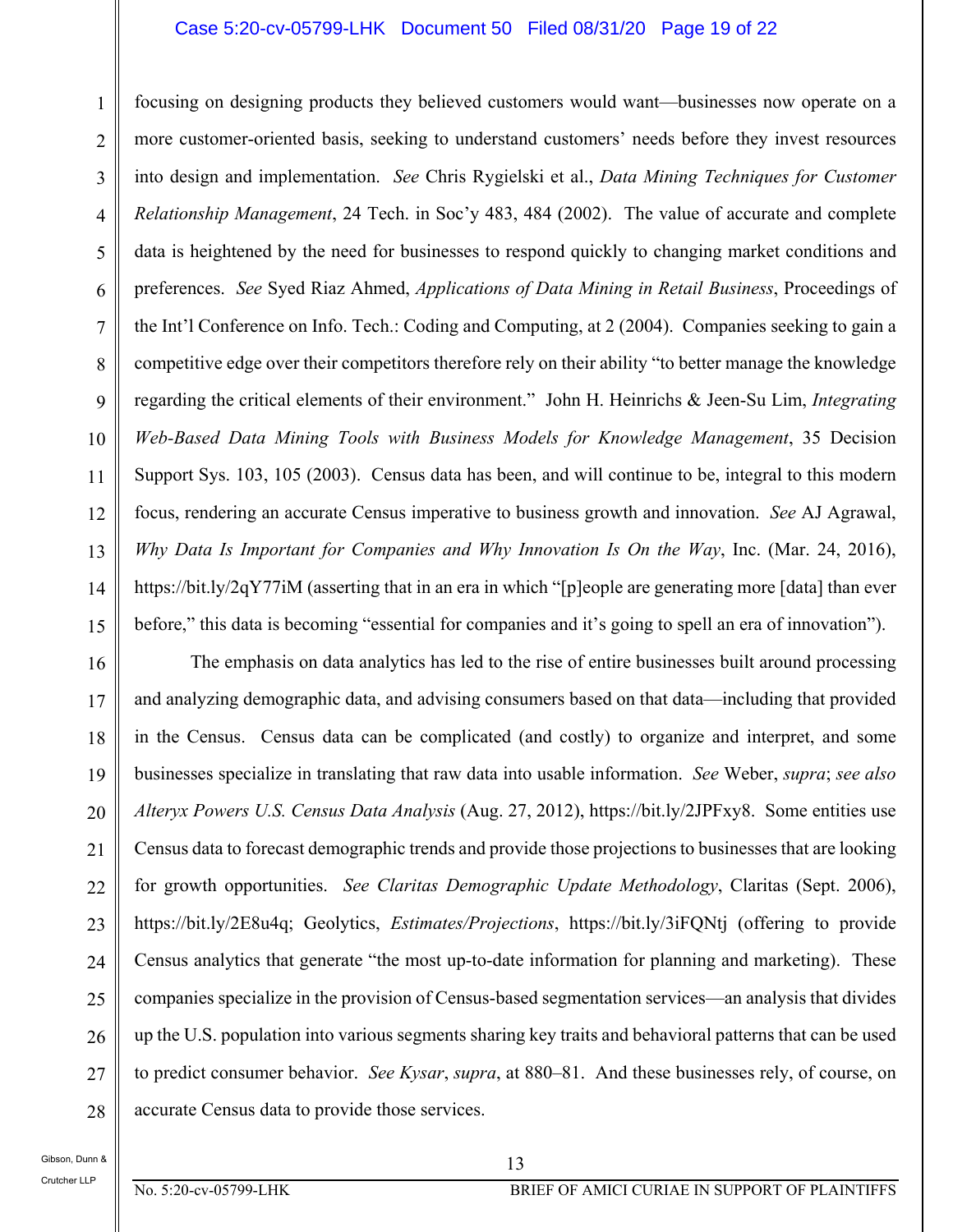### Case 5:20-cv-05799-LHK Document 50 Filed 08/31/20 Page 20 of 22

Census data is also critical to understanding and making use of marketing research gathered through other means. Many businesses have commercial databases that store information about their customers and target audience. *See* Scott McDonald, *A 2020 Census Flop Would Pose a Danger to U.S. Businesses*, Forbes (Dec. 6, 2017), https://bit.ly/2Uv6ckz. But marketing research gathered from a sample population can be skewed or inaccurate, and so businesses rely on Census data to provide a benchmark to "evaluate the quality of the dataset and provide a basis for statistical adjustments." *Id.*

7 8 9 20 21 22 23 Census data is also critical to business because that data is used validate other national surveys key to most American businesses, including the American Community Survey (ACS)—formerly the decennial census long form—and the Economic Census.The ACS is particularly important to datadriven businesses. *See* Office of the Chief Economist, Dep't of Commerce, *The Value of the American Community Survey: Smart Government, Competitive Businesses, and Informed Citizens* 33 (Apr. 2015), https://bit.ly/3fLJI8H (explaining that "businesses rely on [Census data] to make site selection decisions"). Realtors, for instance, use the ACS and the Census to "develop insights on market trends and policy issues." Letter from Nat'l Ass'n of Realtors to Sen. Claire McCaskill (Feb. 25, 2018), https://bit.ly/2HQ1dHF. But the ACS itself depends on accurate Census data. *See* Andrew Reamer, Geo. Wash. Inst. of Pub. Policy, *Counting for Dollars: A Study of Census-guided Financial Assistance to Rural America* (Oct. 11, 2018), https://bit.ly/2Onk0LO. If Census data is incomplete because of inadequate time to conduct follow-up inquiries, "[e]very subsequent survey and study that intends to be statistically representative of the U.S. population will be built on decennial data, including the American Community Survey (ACS), the Economic Census and every other federal government survey, and any inaccuracies will be felt for at least a decade." Howard Fienberg, *Remove the Citizenship Question from 2020 Census, Says Marketing Research & Data Analytics Industry*, Insights Ass'n (Aug. 7, 2018), https://bit.ly/2OVzhDi (quotation marks omitted).

24 25 26

27

28

Location intelligence providers repurpose Census data to provide insights to customers and to help them draw better, data-driven inferences about how to run their organizations. *See* Greg Sterling, *Chipotle Customers Are Smarter Than McDonald's And Other Insights From Smartphone Data*, Mktg. Land (June 24, 2014), https://mklnd.com/2ESReye. Real estate aggregators can use Census data to compile their listings and real estate estimates. Harv. Bus. Sch., *Zillow: Ahead of Its Time or Falling*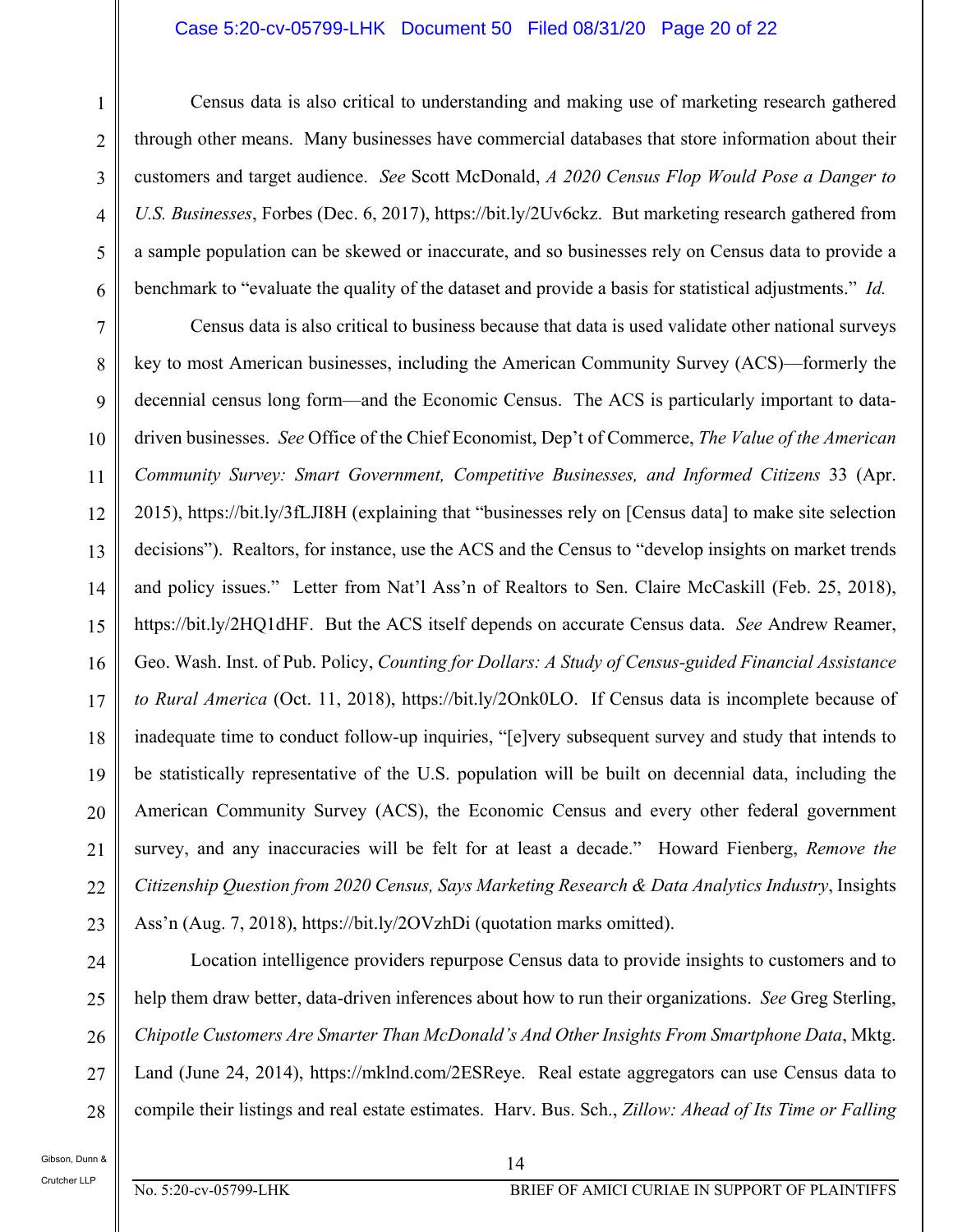*Behind* (Nov. 18, 2016), https://bit.ly/2VSEkr2. Businesses like these depend on advanced data processing, and among the information these businesses process is Census data, the accuracy of which is and will continue to be essential to their success.

\* \* \*

Although it is impossible to determine how innovators and entrepreneurs will use Census data in the future, one thing is clear: businesses will keep using it in important ways so long as it is accurate. They will seek to leverage key data and determine new, profitable uses to draw from it. Ensuring the accuracy of this data is essential, and any attempt by the federal government to diminish the Census impairs the ability of businesses across the country to be effective.

### **IV. CONCLUSION**

For the reasons stated above, *amici* support Plaintiffs' motion for preliminary injunction.

Gibson, Dunn & Crutcher LLP